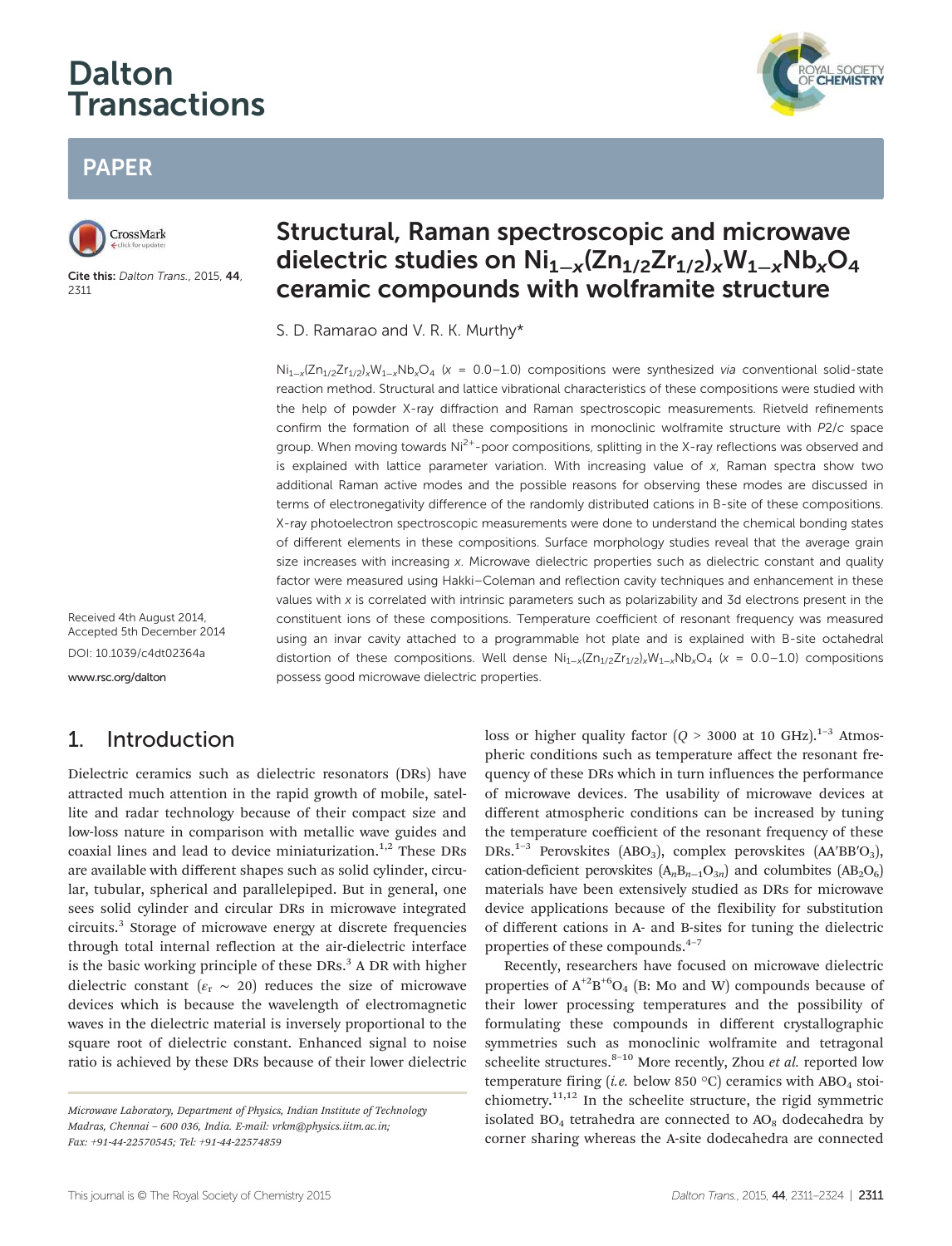*via* edge sharing. On the other hand, in the wolframite structure, both A- and B-site cations are connected to six oxygen atoms giving distorted  $AO<sub>6</sub>$  and  $BO<sub>6</sub>$  octahedra where the B-site octahedra are distorted more than the A-site octahedra.<sup>13</sup> These A-site and B-site octahedra share edges and form zigzag chains running along the  $\zeta$  direction.<sup>13</sup> The ionic radius of A-site cations determines the formation of  $\text{A}^{+2}\text{B}^{+6}\text{O}_4$  (B: Mo, W) compounds in either wolframite or scheelite structure.<sup>13,14</sup> Wolframite structure with *P*2/*c* space group can be obtained with substitution of divalent cations with lower ionic radius, *i.e.*  $r_A \leq 0.77$  Å (Ni, Mg, Mn, Zn and Co), at the A-site, whereas the  $A^{2+}B^{6+}O_4$  (B: Mo and W) compounds form in the scheelite structure with  $I4_1/a$  space group when the A-site is occupied by larger  $(r_A \geq 0.99 \text{ Å})$  divalent cations such as Ca, Sr, Pb and Ba.13,14

Structure and microwave dielectric properties of  $AWO<sub>4</sub>$  (A: Mg, Zn, Mn, Ca, Sr and Ba) were reported by Yoon *et al.* where they observed higher dielectric constant values for  $AWO<sub>4</sub>$  (A: Mg, Zn and Mn) in spite of their lower polarizability in comparison with  $AWO<sub>4</sub>$  (A: Ca, Sr and Ba) compounds which was attributed to the higher molar volume of wolframite structure than scheelite structure.<sup>15</sup> Puller *et al.* reported the microwave dielectric properties of  $AWO<sub>4</sub>$  (A: Mg, Zn, Ni and Co) compounds with wolframite structure and explained the variation in dielectric constant and quality factor in terms of an extrinsic parameter density.<sup>16</sup> As the ionic polarizability of Mo was not reported by Shanon,<sup>17</sup> Choi *et al.* calculated the polarizability of Mo  $(3.28 \text{ Å}^3)$  using least square refinement in conjunction with the Clausius–Mosotti equation and discussed the variation in temperature coefficient of resonant frequency  $(\tau_{\rm f})$  of wolframite-structured AMoO<sub>4</sub> (A: Mg, Zn and Mn) with molar volume of these compounds.<sup>18</sup> As the octahedral distortion is indirectly related to the volume of the unit cell, Kim *et al.* explained the variation in  $\tau_f$  with octahedral distortion in compounds with wolframite structure.<sup>19</sup> Kim *et al.* reported that the quality factor variation in  $ABO<sub>4</sub>$  compounds with scheelite structure was correlated with their packing fraction.<sup>14</sup> More recently, a similar interpretation between quality factor and packing fraction was reported by Kim *et al.* in wolframitestructured ABO<sub>4</sub> (A: Ni, Zn and Mg; B: Mo and W) compounds where  $NiWO<sub>4</sub>$  possesses lower quality factor in spite of its higher quality factor than other compounds and explained this by the presence of localized d electrons present in  $Ni^{2+}$  (3d<sup>8</sup>).<sup>20</sup>

These reports give an idea for improving the dielectric properties of wolframite-structured compounds and motivated us to synthesize low dielectric loss materials by replacing  $Ni<sup>2+</sup>$ with ions having empty or completely filled d orbitals, such as  $Zr^{4+}$  (d<sup>0</sup>) and  $Zn^{2+}$  (d<sup>10</sup>). In order to stabilize the wolframite structure throughout composition range, we have replaced  $W^{6+}$  with Nb<sup>5+</sup> and synthesized Ni<sub>1−*x*</sub>(Zn<sub>1/2</sub>Zr<sub>1/2</sub>)<sub>*x*</sub>W<sub>1−*x*</sub>Nb<sub>*x*</sub>O<sub>4</sub> (*x* = 0.0−1.0) compositions. In the present report we studied the structural, lattice vibrational and microwave dielectric properties of Ni<sub>1−*x*</sub>- $(Zn_{1/2}Zr_{1/2})$ <sub>*x*</sub>W<sub>1−*x*</sub>Nb<sub>*x*</sub>O<sub>4</sub> (*x* = 0.0–1.0) compositions. Rietveld refinement was performed on all these compositions to study the variation in the structural characteristics. Raman mode assignment was done for all these compositions and reasons

for the appearance of two additional modes for these compositions are explained in terms of the electronegativity difference between the elements occupying the same site. According to the literature,  $NiWO<sub>4</sub>$  possess very low quality factor among the compounds with wolframite structure. Therefore, in the present paper we report the enhancement in the quality factor and dielectric constant with substitution of  $\text{Zn}^{2+}$ ,  $\text{Zr}^{4+}$  at the A-site and  $Nb^{5+}$  at the B-site of NiWO<sub>4</sub> compound. The possible reasons for enhancement in the microwave dielectric properties of Ni<sub>1−*x*</sub>(Zn<sub>1/2</sub>Zr<sub>1/2</sub>)<sub>*x*</sub>W<sub>1−*x*</sub>Nb<sub>*x*</sub>O<sub>4</sub> (*x* = 0.0−1.0) compositions are explained with reference to the intrinsic parameters such as polarizability, d electrons present in the constituent ions and B-site octahedral distortion of these compositions.

### 2. Experimental procedures

A conventional solid-state reaction method was followed for synthesizing the  $Ni_{1-x}(Zn_{1/2}Zr_{1/2})_xW_{1-x}Nb_xO_4$  (*x* = 0.0–1.0) compositions. Initial ingredients NiO (99.9%), ZnO (99.95%),  $ZrO<sub>2</sub>$  (99.7%), WO<sub>3</sub> (99.95%) and Nb<sub>2</sub>O<sub>5</sub> (99.5%) were weighed with stoichiometric amounts and were ground in an agate mortar using a pestle for 2 h. All the compositions were calcined in the 900–1300 °C temperature range with holding time of 4 h. Both heating and cooling were maintained at a rate of 5 °C min−<sup>1</sup> . The obtained agglomerated powders were again ground in both dry and wet conditions in order to get fine powders. These fine powders were used for collecting the powder X-ray diffraction patterns of Ni<sub>1−*x*</sub>(Zn<sub>1/2</sub>Zr<sub>1/2</sub>)<sub>*x*</sub>W<sub>1−*x*</sub>  $Nb<sub>x</sub>O<sub>4</sub>$  ( $x = 0.0-1.0$ ) compositions using a Philips PANAlytical X'pert Pro X-ray diffractometer with X'Celerator detector. We used Cu  $K_{\alpha}$  radiation at an acceleration condition of 40 kV and 30 mA. Both the incident and receiving Soller slits were maintained at 0.02° whereas the divergent slit was maintained at 1° and data were collected with a scan step of 0.0169°. Structural characteristics of  $Ni_{1-x}(Zn_{1/2}Zr_{1/2})_xW_{1-x}Nb_xO_4$  (*x* = 0.0–1.0) compositions were studied with the help of Rietveld refinement using GSAS suite equipped with EXPGUI software.<sup>21,22</sup> The initial parameters for these refinements were taken from a report by Daturi *et al.*<sup>13</sup> Cylindrical pellets of 8 mm in diameter and 7 mm in thickness were prepared by adding 3 wt% polyvinyl alcohol to these powders. A uniaxial hydraulic press with a pressure of 200 MPa was used for this compaction process. All these pellets were placed on a platinum foil and sintered in the 1200–1350 °C temperature range using a conventional resistive heating furnace.

A Horiba Jobin Yvon HR800 UV Raman spectrometer equipped with a Peltier-cooled charge-coupled device detector was used to collect Raman spectra of polished and thermally etched  $\text{Ni}_{1-x}(\text{Zn}_{1/2}\text{Zr}_{1/2})$ <sub>*x*</sub>W<sub>1−*x*</sub>Nb<sub>*x*</sub>O<sub>4</sub> (*x* = 0.0–1.0) compositions. All these measurements were done with a He-Ne laser source with an excitation wavelength  $\lambda = 632.8$  nm and the measured output power at the surface of the sample was about 3 mW. Chemical bonding states of the constituent elements of the compositions were determined using X-ray photoelectron spectroscopy (XPS, Omicron Nanotechnology) measurements.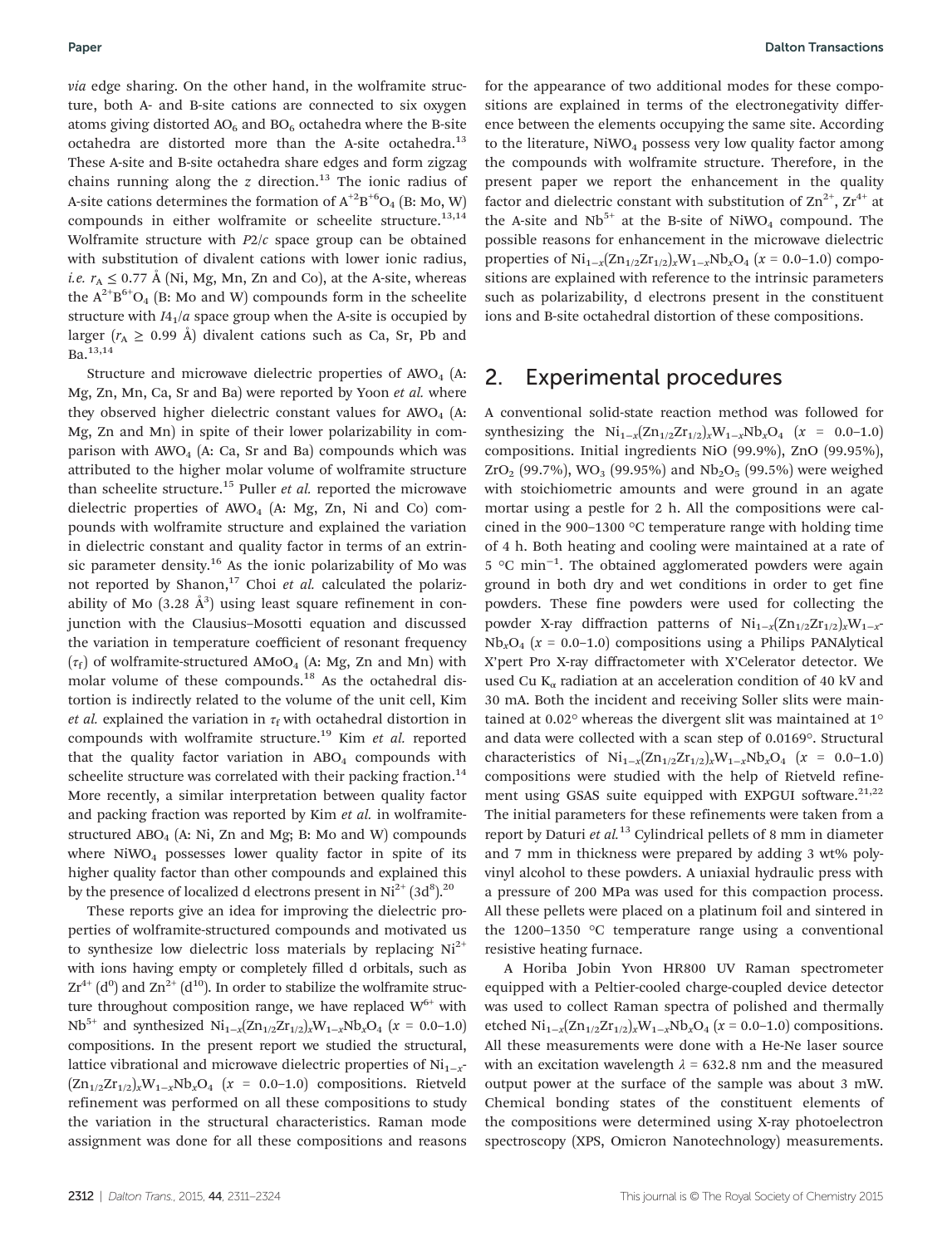The bulk densities of all the sintered compositions were measured using the Archimedes technique. Surface morphology of polished and thermally etched compositions was studied with the help of an FEI Quanta 400 high-resolution scanning electron microscope. A Vector Network Analyzer (PNA-L N5230C) was used to measure the microwave dielectric properties of the compositions. Dielectric constant and quality factor of  $Ni_{1-x}(Zn_{1/2}Zr_{1/2})$ <sub>*x*</sub>W<sub>1−*x*</sub>Nb<sub>*x*</sub>O<sub>4</sub> (*x* = 0.0–1.0) compositions were measured using the Hakki–Coleman method<sup>23</sup> and reflection technique whereas the temperature coefficient of resonant frequency  $(\tau_f)$  of all the compositions was calculated using the following formula:

$$
\tau_{\rm f} = \frac{f_{85} - f_{25}}{f_{25} \times (85 - 25)} \text{ ppm} \, {}^{\circ}\text{C}^{-1} \tag{1}
$$

where  $f_{85}$  and  $f_{25}$  are the resonant frequencies at 85 °C and 25 °C respectively.

AC conductivities of  $\text{Ni}_{1-x}(\text{Zn}_{1/2}\text{Zr}_{1/2})_x\text{W}_{1-x}\text{Nb}_x\text{O}_4$  (*x* = 0.0–1.0) compositions were measured at room temperature using an LCR meter (PSM 1700 N4L).

### 3. Results and discussion

#### 3.1 Structural and spectroscopic studies

X-ray diffraction patterns of Ni1−*<sup>x</sup>* (Zn1/2Zr1/2)*x*W1−*x*Nb*x*O<sup>4</sup> (*x* = 0.0–1.0) compositions are shown in Fig. 1. We can clearly see that all the X-ray reflections are shifted to lower angle with increasing value of  $x$ . Substitution of higher ionic radius<sup>24</sup> elements  $\text{Zn}^{2+}$  (0.74 Å),  $\text{Zr}^{4+}$  (0.72 Å) and  $\text{Nb}^{5+}$  (0.64 Å) ions in place of lower ionic radius elements  $Ni^{2+}$  (0.69 Å) and  $W^{6+}$ (0.62 Å) increases the unit cell volume from 128.05  $\AA$ <sup>3</sup> to 138.68  $A<sup>3</sup>$  which in turn causes the reflections to shift towards lower angle. In addition to this shifting, we observed a splitting in X-ray reflections which is clearly seen in Fig. 1. In order to understand the splitting in the X-ray reflections, we plotted



Fig. 1 Powder X-ray diffractions patterns of  $Ni_{1-x}(Zn_{1/2}Zr_{1/2})$ <sub>x</sub>W<sub>1-x</sub>- $Nb_xO_4$  compositions.



 $0.6$ 

Concentration of  $x$ 

 $0.8$ 

 $1.0$ 

 $\Omega$ 

Fig. 2 Variation of 2 $\theta$  values of (-111) and (111) reflections and their difference as a function of x.

 $0.4$ 

 $31.2$ 30.9 30.6

30.3

30.0 29.7  $0.6$ 

 $0.4$ 

 $0.2$ 

 $0.0$ 

 $0.0$ 

 $0.2$ 

92

 $2\theta_{(111)}$ -  $2\theta_{(-111)}$ 

the 2 $\theta$  values of (−111) and (111) reflections as a function of composition as shown in Fig. 2. The difference in  $2\theta$  values of these reflections is shown in the same plot (*i.e.* Fig. 2). This splitting may be due to any phase transition or changes in the lattice parameters with increasing value of *x* in these compositions. Rietveld refinement was performed on all these compositions and observed to fit well with the *P*2/*c* space group and confirms the formation of all these compositions in monoclinic wolframite structure. Refinement plots of all the compositions are shown in Fig. 3(a–e) and the structural (lattice) parameters are given in Table 1 and Wyckoff positions and occupancies of  $x = 0.5$  composition are given in Table 2. Fig. 4 and 5 show the variation of lattice parameters of  $Ni_{1-x}(Zn_{1/2}Zr_{1/2})$ <sub>*x*</sub>W<sub>1−*x*</sub>Nb<sub>*x*</sub>O<sub>4</sub> (*x* = 0.0−1.0) compositions. We do not observe much difference in lattice parameters (*a*, *b* and *c*) in spite of the substitution of higher ionic radius elements in place of lower ionic radius elements, whereas the monoclinic angle  $\beta$  shows an increase from 90.05° to 91.73°. As Ni<sub>1-*x*</sub>(Zn<sub>1/2</sub>- $Zr_{1/2}$ <sub>*x*</sub>W<sub>1−*x*</sub>Nb<sub>*x*</sub>O<sub>4</sub> ( $x = 0.0$ −1.0) compositions possess monoclinic wolframite structure, the splitting in X-ray reflections is explained by the variation in lattice parameters of these compositions. The *d*-spacing values of maximum intensity (−111) and (111) reflections of all these compositions were calculated using the obtained lattice parameters from Rietveld refinement and the following formula and are given in Table 3:

$$
\frac{1}{d_{(hkl)}^2} = \frac{1}{\sin^2 \beta} \left[ \frac{h^2}{a^2} + \frac{k^2 \sin^2 \theta}{b^2} + \frac{l^2}{c^2} - \frac{2hl \cos \beta}{ac} \right]
$$
(2)

where *h*, *k* and *l* represent the indices of the corresponding reflection, and  $a$ ,  $b$ ,  $c$  and  $\beta$  represent the lattice parameters of the respective compositions.

Fig. 6 shows the variation of  $[d_{(-111)}-d_{(111)}]$  with increasing value of *x*. It is clearly understood from Fig. 6 that an increase in the lattice parameters enhances the difference in the *d*spacing of  $(-111)$  and  $(111)$  reflections and is responsible for the splitting in X-ray reflections of all these compounds. Here,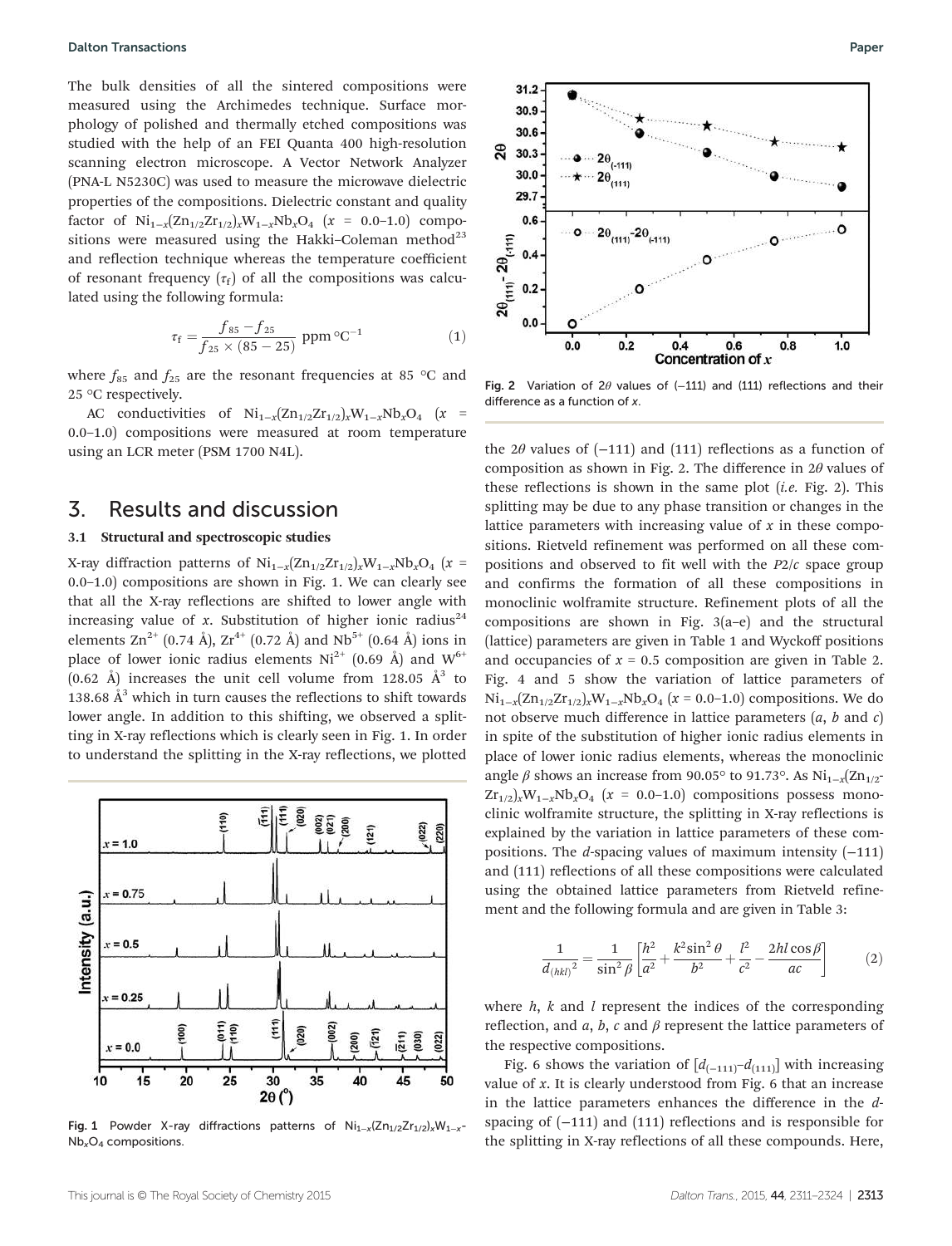

Fig. 3 Rietveld refinement plots of (a)  $x = 0.0$ , (b)  $x = 0.25$ , (c)  $x = 0.50$ , (d)  $x = 0.75$  and (e)  $x = 1.0$  compositions. (Observed powder X-ray diffraction data (o), calculated diffraction pattern with red solid line and difference plot with magenta line.)

we have calculated *d*-spacing values for maximum intensity reflections and a similar analysis can also be extended to explain the splitting of other reflections on the higher angle side. In the case of  $x = 0$  composition, we have not seen splitting in maximum intensity reflection in spite of very low value of [*d*(−111)–*d*(111)], *i.e.* 0.0018 Å. This might be because of the use of a higher scan step size (0.0169°) for all these measure-

ments. We have not investigated this further by decreasing the scan step size because our instrument's minimum scan step size limit (0.004°) is higher than the required one. Hence, this splitting in the X-ray reflections of all the compositions is explained by lattice parameter variation.

Fig. 7 shows the crystal structure of  $\mathrm{NiWO}_4$  composition. Both  $Ni^{2+}$  and  $W^{6+}$  are connected with six oxygen atoms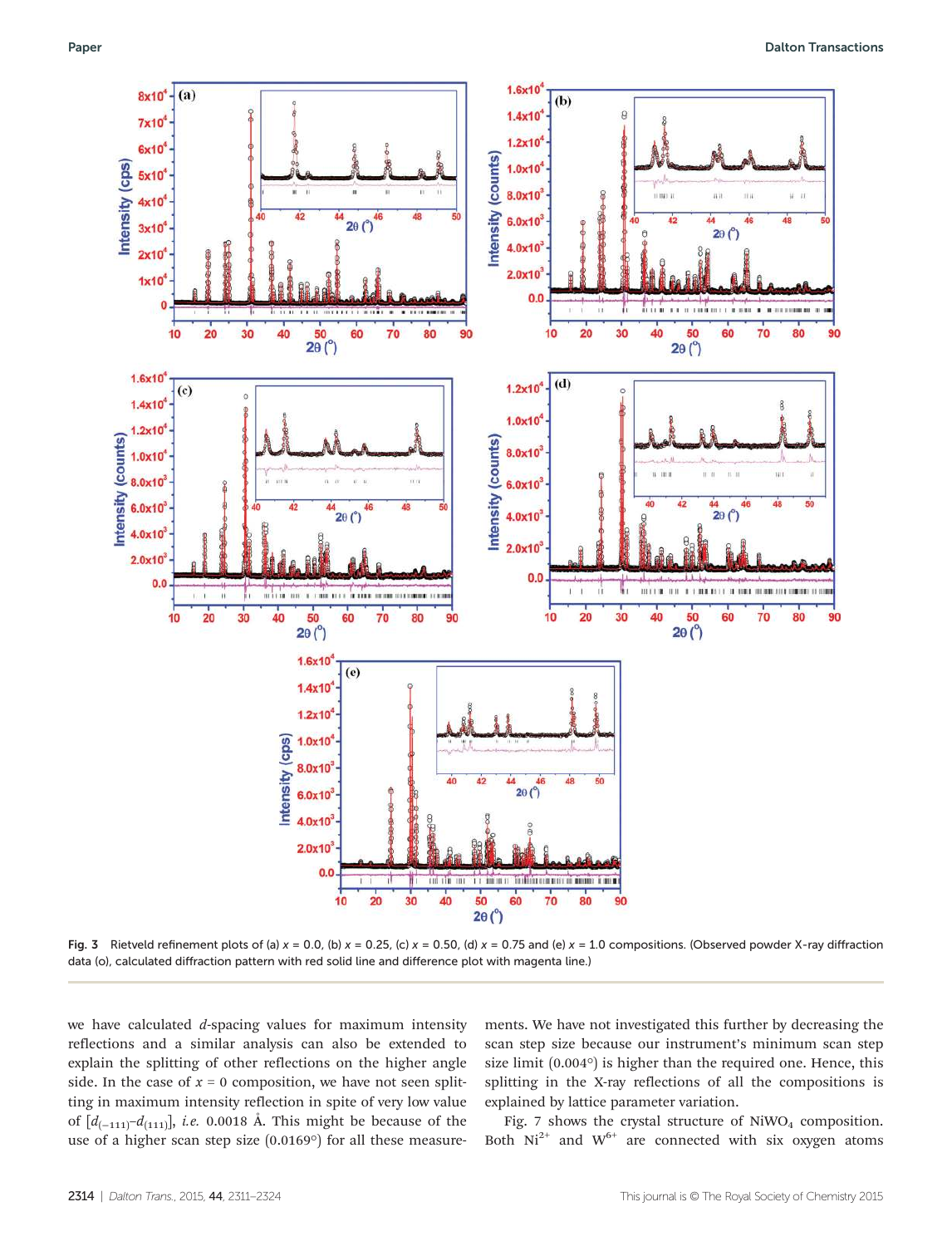Table 1 Lattice parameters (a, b, c and  $\beta$ ) of Ni<sub>1-x</sub>(Zn<sub>1/2</sub>Zr<sub>1/2</sub>)<sub>x</sub>W<sub>1-x</sub>- $Nb<sub>x</sub>O<sub>4</sub>$  compositions

| $\mathcal{X}$ | $a(\AA)$ | $b(\AA)$ | $c(\AA)$ | $\beta$ (°) |
|---------------|----------|----------|----------|-------------|
| 0.0           | 4.600    | 5.666    | 4.912    | 90.05       |
| 0.25          | 4.655    | 5.664    | 4.963    | 90.49       |
| 0.5           | 4.714    | 5.662    | 5.01     | 90.94       |
| 0.75          | 4.766    | 5.665    | 5.048    | 91.23       |
| 1.0           | 4.805    | 5.673    | 5.082    | 91.71       |

**Table 2** Wyckoff positions and occupancies of  $x = 0.5$  composition

| Atom           | x        | ν        | z        | Occupancy |
|----------------|----------|----------|----------|-----------|
| Ni             | 0.5      | 0.678(4) | 0.25     | 0.50      |
| Zn             | 0.5      | 0.678(4) | 0.25     | 0.25      |
| Zr             | 0.5      | 0.678(4) | 0.25     | 0.25      |
| W              | $\Omega$ | 0.177(2) | 0.25     | 0.50      |
| Nb             | $\Omega$ | 0.177(2) | 0.25     | 0.50      |
| O <sub>1</sub> | 0.226(1) | 0.126(8) | 0.917(2) | 1.0       |
| O <sub>2</sub> | 0.272(2) | 0.379(3) | 0.383(2) | 1.0       |



Fig. 4 Lattice parameters (a, b and c) of  $\text{Ni}_{1-x}(\text{Zn}_{1/2}\text{Zr}_{1/2})$ <sub>x</sub>W<sub>1-x</sub>Nb<sub>x</sub>O<sub>4</sub> compositions.

forming distorted  $NiO_6$  and  $WO_6$  octahedra where the latter is more distorted than the former. B-site  $(W^{6+})$  octahedra connect with other B-site  $(W^{6+})$  octahedra by edge sharing and are extended along the *c*-axis and form a zigzag chain type arrangement. A similar arrangement is also observed for A-site  $(Ni^{2+})$  octahedra. In the wolframite structure  $Ni^{2+}$  and  $W^{6+}$ occupy 2f and 2e Wyckoff positions respectively whereas the two distinguishable oxygen atoms occupy the same site, *i.e.* 4 g. Oxygen O1 is connected to one B-site  $(W^{6+})$  with one short terminal bond and to two A-site  $(Ni^{2+})$  cations with relatively longer bonds. On the other hand, oxygen O2 bridges two B-site  $(W<sup>6+</sup>)$  cations and is connected to one A-site  $(Ni<sup>2+</sup>)$  cation. With substitution of higher ionic radius elements  $(Zn^{2+}, Zr^{4+})$  and



Fig. 5 Monoclinic angle ( $\beta$ ) of Ni<sub>1-x</sub>(Zn<sub>1/2</sub>Zr<sub>1/2</sub>)<sub>x</sub>W<sub>1-x</sub>Nb<sub>x</sub>O<sub>4</sub> compositions.

Table 3 Calculated d-spacing values of  $Ni_{1-x}(Zn_{1/2}Zr_{1/2})$ <sub>x</sub>W<sub>1−x</sub>Nb<sub>x</sub>O<sub>4</sub> compositions

| $\mathcal{X}$ | $d_{(-111)} (\AA)$ | $d_{(111)} (\AA)$ | $d_{(-111)}-d_{(111)}$ (A) |
|---------------|--------------------|-------------------|----------------------------|
| 0.0           | 2.88836            | 2.88651           | 0.00185                    |
| 0.25          | 2.92023            | 2.90195           | 0.01828                    |
| 0.50          | 2.95232            | 2.91717           | 0.03515                    |
| 0.75          | 2.97845            | 2.93235           | 0.04610                    |
| 1.0           | 3.00667            | 2.94157           | 0.06510                    |



Fig. 6 Variation of  $d_{(-111)}-d_{(111)}$  for  $Ni_{1-x}(Zn_{1/2}Zr_{1/2})$ <sub>x</sub>W<sub>1-x</sub>Nb<sub>x</sub>O<sub>4</sub> solid solution.

 $Nb<sup>5+</sup>$ ) in place of lower ionic radius elements ( $Ni<sup>2+</sup>$  and  $W<sup>6+</sup>$ ), the cation–oxygen bond lengths are elongated or compressed. In the wolframite structure, B-site octahedra are distorted more and show an impact on the microwave dielectric pro-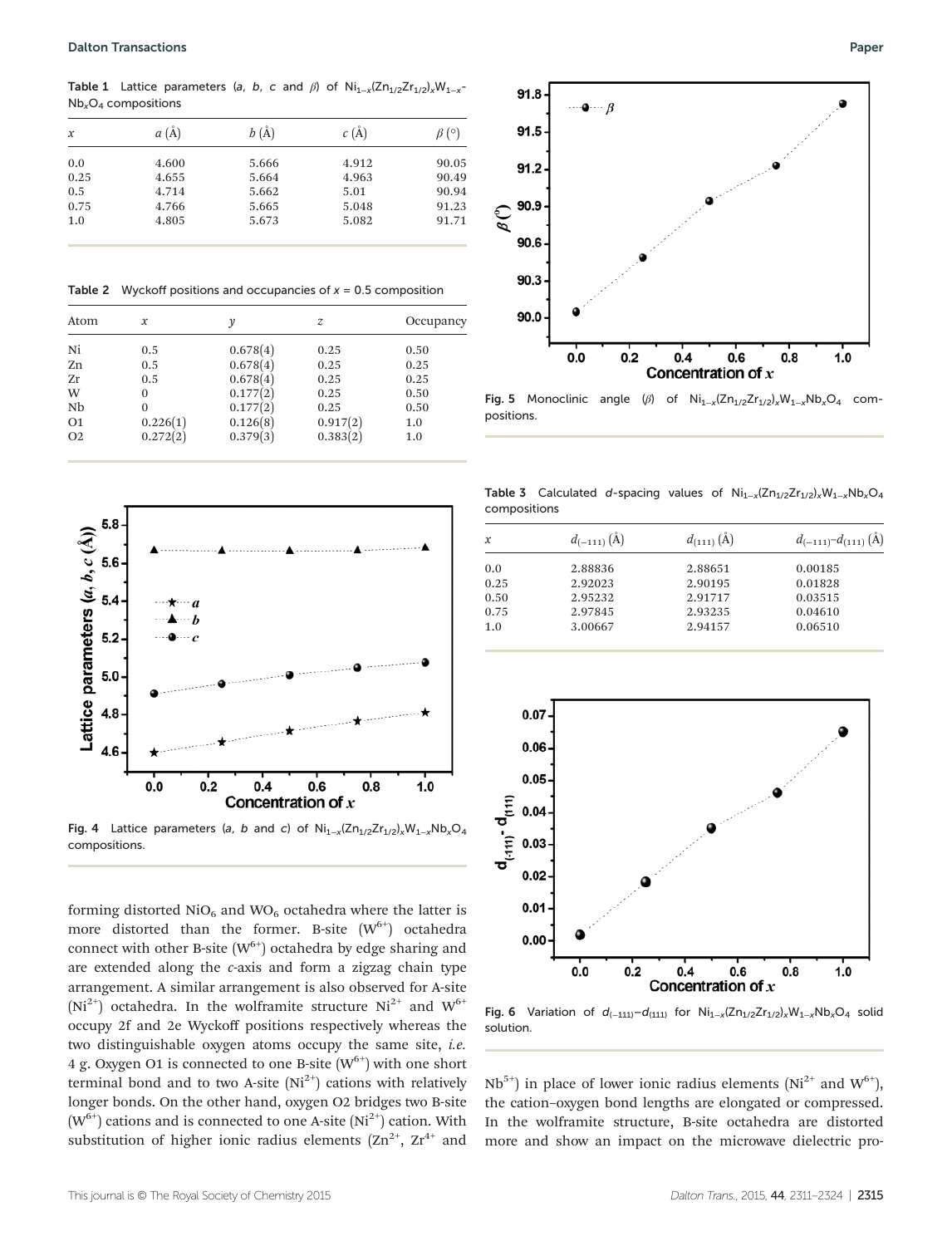

perties of materials. Therefore, we have calculated B-site octahedral distortion of  $Ni_{1-x}(Zn_{1/2}Zr_{1/2})_xW_{1-x}Nb_xO_4$  (*x* = 0.0–1.0) compositions using the obtained (Nb/W)–O bond length from Rietveld refinement and the following expression.<sup>19</sup> The calculated values are in the range of 10 to 20% and are given in Table 6.

Octahedral distortion,

\n
$$
\delta(\%) = \frac{(B - O \, distance_{largest}) - (B - O \, distance_{smallest})}{B - O \, distance_{average}} \qquad (3)
$$

Raman spectroscopy is an important and widely used experimental technique to understand the structural and vibrational properties of different classes of materials. In general, the vibrational modes in  $ABO<sub>4</sub>$  compositions with wolframite crystal structure are grouped into internal and external modes where the former are associated with  $[(B_2O_8)^{4-}]_n$  polymeric anion in which the B-site cation is covalently bonded with oxygen atoms.<sup>13</sup> The vibrational modes coming from A-O and lattice vibrations are grouped into external modes. Because of the higher covalent nature of B–O bonds, internal vibrational modes are observed at higher frequency whereas the external modes arising from A–O bonds will appear at lower frequency.<sup>25,26</sup> The effect of substitution of different cations  $(Zn^{2+}, Zr^{4+})$  at A-sites and  $(Nb^{5+})$  at B-sites of NiWO<sub>4</sub> compound was studied by collecting room temperature Raman spectra of  $\text{Ni}_{1-x}(\text{Zn}_{1/2}\text{Zr}_{1/2})_x\text{W}_{1-x}\text{Nb}_x\text{O}_4$  (*x* = 0.0–1.0) compositions, which are shown in Fig. 8.

Group theoretical calculations predicted 36 vibrational modes for ABO<sup>4</sup> type compositions having the wolframite structure with *P*2/*c* space group and the irreducible representation of all these modes is given below: $13$ 

$$
\Gamma = 8A_g + 10B_g + 8A_u + 10B_u \tag{4}
$$



Fig. 7 Crystal structure of NiWO<sub>4</sub> composition. Fig. 8 Raman spectra of Ni<sub>1−x</sub>(Zn<sub>1/2</sub>Zr<sub>1/2</sub>)<sub>x</sub>W<sub>1−x</sub>Nb<sub>x</sub>O<sub>4</sub> compositions.

where all the 'g' vibrations are Raman active whereas 'u' vibrations are IR active.

Fig. 8 shows the Raman spectra of  $\text{Ni}_{1-x}(\text{Zn}_{1/2}\text{Zr}_{1/2})$ <sub>x</sub>  $W_{1-x}Nb_xO_4$  ( $x = 0.0-1.0$ ) solid solutions. For the  $x = 0$  composition, we observe two Raman active modes in the high-frequency range  $(1000-750 \text{ cm}^{-1})$  where the higher intensity mode at 893 cm−<sup>1</sup> is assigned to the symmetric vibrations of short W–O bonds as this frequency range is typical for symmetric vibrations of highly covalent bonds. The second mode at  $776 \text{ cm}^{-1}$  is assigned to the asymmetric vibrations of short W–O terminal bonds. $13$  In the mid frequency range (750–500 cm−<sup>1</sup> ), four Raman modes were observed, of which two modes at 698.2 and 675.3  $cm^{-1}$  are assigned to asymmetric stretching vibrations of W–O–W bridges whereas the two lower frequency modes are assigned to symmetric stretching vibrations of W–O–W bridges. The modes corresponding to in-plane vibrations of shorter and longer W–O bonds are observed in the 500–330 cm−<sup>1</sup> frequency range, whereas the strong mode at 368.1  $cm^{-1}$  is assigned to the symmetric vibrations of  $NiO<sub>6</sub>$  octahedra. The remaining Raman active modes below 350 cm−<sup>1</sup> are assigned to the out-of-plane vibrations of W–O bonds and lattice vibrations in the wolframite crystal structure.<sup>13</sup> The complete assignment of room temperature Raman spectra of Ni1−*<sup>x</sup>* (Zn1/2Zr1/2)*x*W1−*x*Nb*x*O<sup>4</sup>  $(x = 0.0-1.0)$  compositions is shown in Fig. 8.

The Raman spectra of  $Ni_{1-x}(Zn_{1/2}Zr_{1/2})_xW_{1-x}Nb_xO_4$  (*x* = 0.0–1.0) solid solutions possess all the expected modes in accordance with the wolframite structure with *P*2/*c* space group. As the Raman modes are very sensitive to the nature of bonding and distribution of cations at respective Wyckoff sites, substitutions of multiple cations  $(Zn^{2+}, Zr^{4+})$  at Ni<sup>2+</sup> sites and  $Nb<sup>5+</sup>$  in place of  $W<sup>6+</sup>$  show considerable changes in the Raman spectra of these compositions. Changes in the cation– oxygen bond lengths and masses of the constituent ions by substitution of multiple cations at A-sites and B-sites of NiWO<sub>4</sub> might be responsible for the shift in the Raman modes of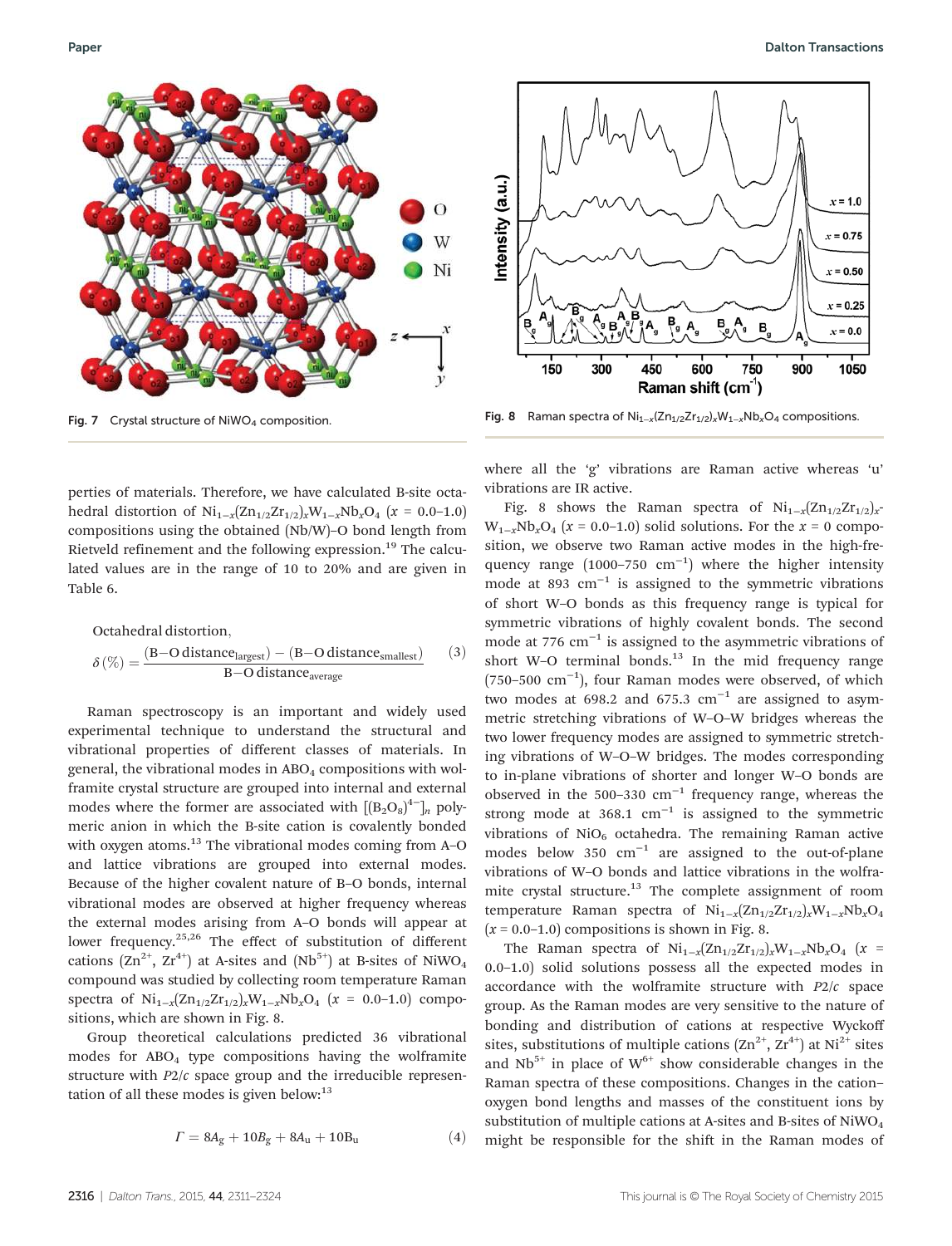these compositions. The random distribution of  $(Zn^{2+}, Zr^{4+})$  at  $Ni<sup>2+</sup>$  sites and  $Nb<sup>5+</sup>$  at  $W<sup>6+</sup>$  sites is responsible for the change in the full width at half maximum (FWHM) and intensity of Raman active modes for all these compositions. Along with these changes, two more features were noticed in the Raman spectra of these compositions. One is the splitting in the symmetric stretching mode at 893  $cm^{-1}$  and the other is an additional mode appearing around 600  $\text{cm}^{-1}$ . As the mode at 893 cm<sup>-1</sup> corresponds to the symmetric stretching vibrations of B–O bonds, splitting of this mode might be due to the electronegativity difference between Nb (1.6) and W (2.36) atoms present at the same site. $^{13}$  The lower electronegativity of Nb results in the formation of highly covalent bonds with oxygen in comparison with W–O bonds. In general, longer dimensional range associated with diffraction phenomena restricts the prediction of the variation in the local bonding characteristics through powder X-ray diffraction measurements. Therefore, we have not observed any difference in the powder diffractograms of these compositions. On the other hand, Raman spectroscopy is very sensitive to the distribution of cations at different sites which allows us to differentiate randomly distributed  $Nb^{5+}$  and  $W^{6+}$  ions in the present Ni1−*<sup>x</sup>* (Zn1/2Zr1/2)*x*W1−*x*Nb*x*O<sup>4</sup> (*x* = 0.0–1.0) solid solutions. Raman spectra of all these compositions  $(x \ge 0.25)$  were deconvoluted and are shown in Fig. 9. It is clearly seen from these figures that the splitting in the strongest Raman mode  $(A_{\varphi})$ mode at 893 cm−<sup>1</sup> ) and the intensity of the additional mode

around 600 cm−<sup>1</sup> increase with increasing value of *x*. The proposed assignment of all the modes of Ni<sub>1−*x*</sub>(Zn<sub>1/2</sub>Zr<sub>1/2</sub>)<sub>*x*</sub>  $W_{1-x}Nb_xO_4$  ( $x = 0.0-1.0$ ) compounds is given in Table 4.

In order to understand the chemical bonding characteristics of these compositions, we carried out X-ray photoelectron spectroscopy (XPS) measurements on Ni<sub>1−*x*</sub>(Zn<sub>1/2</sub>Zr<sub>1/2</sub>)<sub>*x*</sub> W1−*x*Nb*x*O<sup>4</sup> (*x* = 0.0, 0.25, 0.50 and 0.75) compositions. Fig. 10 shows the high-resolution XPS spectra of Ni  $(2p)$ , W $(4f)$  and O (1s). The binding energies of the corresponding elements are given in Table 5. It is clear that for all these compositions (*i.e.*  $x = 0.0, 0.25, 0.50$  and 0.75), Ni  $(2p_{3/2})$  has a binding energy in the range 861.5 to 866.5 eV and is in good agreement with the literature<sup>27,28</sup> for Ni<sup>2+</sup>. On the other hand, the W 4f level shows an asymmetric profile in the case of  $x = 0.0$  and 0.25 compositions and is deconvoluted into two (*i.e.*  $4f_{7/2}$  and  $4f_{5/2}$ ), whereas in the case of  $x = 0.50$  and 0.75, these  $4f_{7/2}$  and  $4f_{5/2}$ are well separated and are consistent with an earlier report<sup>29</sup> on materials containing W<sup>6+</sup>. This confirms that in all Ni<sub>1−*x*</sub></sub>  $(Zn_{1/2}Zr_{1/2})$ <sub>*x*</sub>W<sub>1−*x*</sub>Nb<sub>*x*</sub>O<sub>4</sub> (*x* = 0.0, 0.25, 0.5 and 0.75) compositions both Ni and W elements are in +2 and +6 oxidation states respectively. Fig. 10 indicates that the O (1s) level has an asymmetric shape which is deconvoluted into two. Of these, the energy level in the range 533–535 eV is assigned to the O (1s) level and the other level around 537 eV may be assigned to the surface defect form in these compositions. $30$  Binding energy values of O (1s) for all these compositions are given in Table 5. The 2p core level spectra of Zn are shown in Fig. 11.



Fig. 9 Deconvoluted Raman spectra of  $\text{Ni}_{1-x}(\text{Zn}_{1/2}\text{Zr}_{1/2})$ <sub>x</sub>W<sub>1-x</sub>Nb<sub>x</sub>O<sub>4</sub> compositions.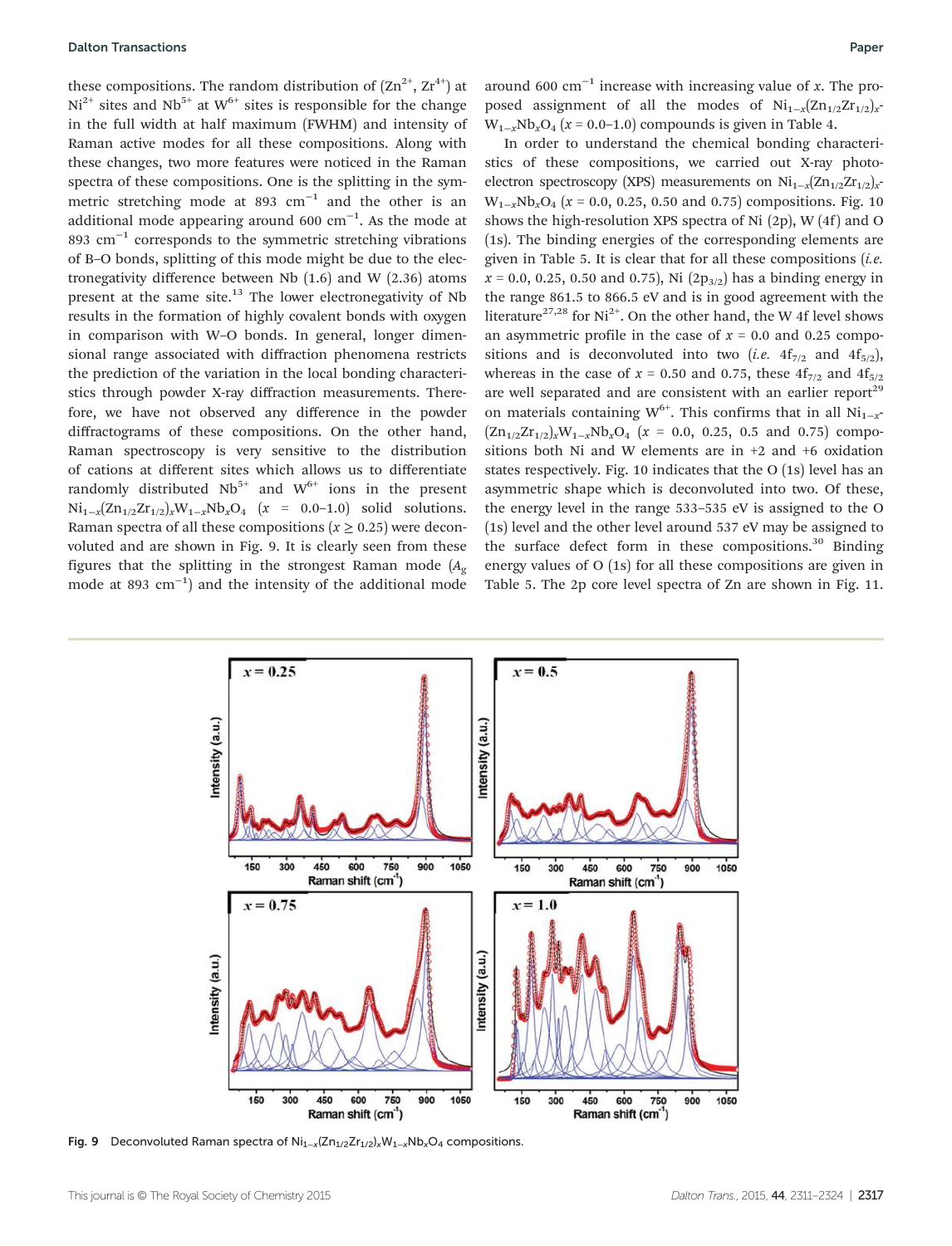Table 4 Proposed Raman mode assignments for  $Ni_{1-x}(Zn_{1/2}Zr_{1/2})$ <sub>x</sub>W<sub>1</sub> <sup>−</sup>xNbxO<sup>4</sup> compositions with wolframite structure

| Symmetry                   | $x = 0.0$ | $x = 0.25$       | $x = 0.50$       | $x = 0.75$       | $x = 1.0$        |
|----------------------------|-----------|------------------|------------------|------------------|------------------|
| $A_{\rm g}$                | 893.0     | 895.9<br>(878.9) | 896.5<br>(873.5) | 896.8<br>(859.5) | 881.6<br>(853.2) |
| $B_{\rm g}$                | 776.0     | 776.2            | 767.4            | 758.1            | 756.9            |
|                            | 698.2     | 696.9            | 694.7            | 678.9            | 674.9            |
| $A_{\rm g}$<br>$B_{\rm g}$ | 675.3     | 666.1            | 657.7            | 645.4            | 640.9            |
|                            |           | 615.3            | 598.4            | 580.0            | 585.7            |
| $A_{\rm g}$                | 552.7     | 543.1            | 534.2            | 525.8            | 517.1            |
| $B_{\rm g}$                | 515.2     | 507.2            | 483.8            | 473.7            | 474.0            |
| $A_{\rm g}$                | 421.3     | 412.5            | 410.6            | 408.7            | 413.2            |
| $B_{\rm g}$                | 383.5     | 379.9            | 357.7            | 356.6            | 367.5            |
|                            | 368.1     | 360.6            | 315.2            | 310.7            | 340.8            |
| $A_{\rm g} \ B_{\rm g}$    | 330.4     | 322.6            | 292.5            | 288.8            | 311.0            |
| $A_{\rm g}$                | 311.0     | 298.9            | 286.1            | 279.7            | 284.8            |
| $B_{\rm g}$                | 291.0     | 263.0            | 247.3            | 246.2            | 249.3            |
| $A_{\rm g}$                | 227.2     | 226.5            | 221.1            | 204.2            | 205.8            |
| $B_{\rm g}$                | 214.4     | 203.3            | 194.6            | 184.7            | 190.9            |
| $B_{\rm g}$                | 202.5     | 170.6            | 161.9            | 155.8            | 155.3            |
| $B_{\rm g}$                | 179.7     | 148.6            | 142.0            | 130.6            | 142.4            |
| $A_{\rm g}$                | 153.3     | 133.9            | 126.9            | 117.9            | 129.9            |
| $B_{\rm g}$                | 101.8     | 101.1            | 101.5            | 96.0             | 124.3            |

is assigned to the core  $2p_{3/2}$  level whereas the other is assigned to  $2p_{1/2}$ ; the binding energy values of these levels for all the compositions are given in Table 5. Boyuklimanli *et al.* reported that the  $3d_{5/2}$  core level of Zr was observed around 185.3 eV. Recently, a similar finding was reported by Dong *et al.*<sup>33,34</sup> In our present study on  $Ni_{1-x}(Zn_{1/2}Zr_{1/2})$ <sub>*x*</sub>W<sub>1−*x*</sub>Nb<sub>*x*</sub>O<sub>4</sub>  $(x = 0.25, 0.5, 0.75)$  compositions, we observed two spectral lines around 186 eV and 189 eV and these are assigned to 3d core levels of Zr element, *i.e.*  $3d_{5/2}$  and  $3d_{3/2}$  respectively. In our present studies, we have observed a doublet around 211 eV. It was reported<sup>35</sup> that the  $3d_{5/2}$  of Nb was observed around 208.2 eV. Hence, the spectral line observed at 211 eV is assigned to the  $3d_{5/2}$  spectral line of Nb element present in all these compositions whereas the higher binding energy spectral line (*i.e.* 214 eV) is assigned to  $3d_{3/2}$  of Nb. The binding energy values of spectral lines of the constituent elements of Ni1−*<sup>x</sup>* (Zn1/2Zr1/2)*x*W1−*x*Nb*x*O<sup>4</sup> (*x* = 0.0, 0.25, 0.5 and 0.75) compositions are given in Table 5.

#### 3.2 Density and microstructural studies

We can clearly see from this figure that there are two binding energy levels around 1026 eV and 1049 eV which are consistent with the literature.<sup>31,32</sup> The lower binding energy level at 1026 eV

The Archimedes technique was used to measure the bulk densities of  $Ni_{1-x}(Zn_{1/2}Zr_{1/2})_xW_{1-x}Nb_xO_4$  (*x* = 0.0–1.0) compositions with an accuracy of  $\pm$  0.005 and they are given in



Fig. 10 High-resolution XPS spectra of (i) Ni (2p), (ii) W (4f) and (iii) O (1s) core levels in Ni<sub>1-x</sub>(Zn<sub>1/2</sub>Zr<sub>1/2</sub>)<sub>x</sub>W<sub>1-x</sub>Nb<sub>x</sub>O<sub>4</sub> compositions.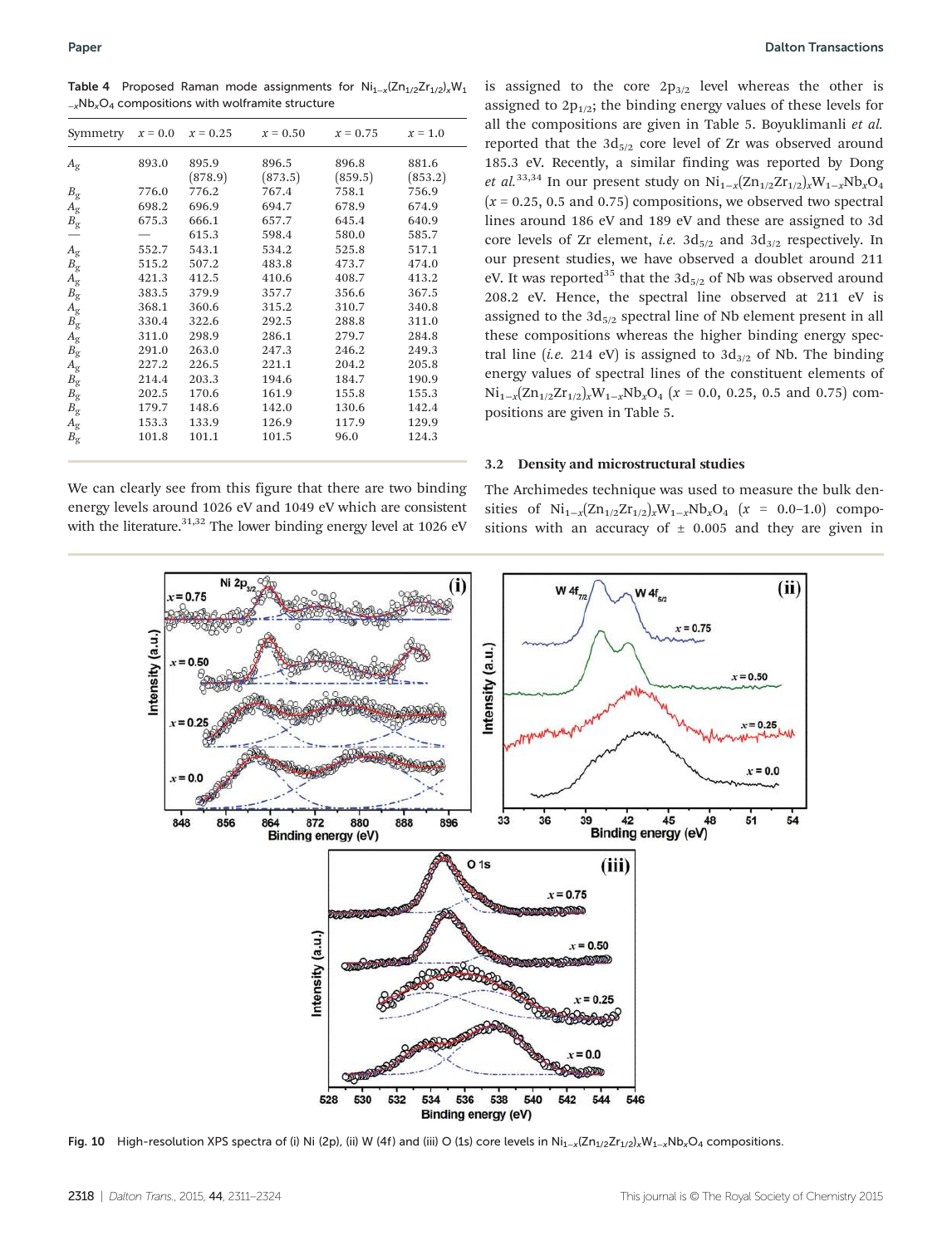Table 5 Binding energies of constituent elements of Ni<sub>1−x</sub>(Zn<sub>1/2</sub>Zr<sub>1/2</sub>)<sub>x</sub>W<sub>1−x</sub>Nb<sub>x</sub>O<sub>4</sub> (x = 0.0, 0.25, 0.50 and 0.75) compositions

| Element | Spectral<br>line | $x=0.0$              | $x = 0.25$           | $x = 0.50$            | $x = 0.75$            |
|---------|------------------|----------------------|----------------------|-----------------------|-----------------------|
| Ni      | $2p_{3/2}$       | $861.2 \ (\pm 0.15)$ | $861.5 \ (\pm 0.23)$ | 862.4 $(\pm 0.04)$    | $866.5 \ (\pm 0.15)$  |
| W       | $4f_{7/2}$       | $39.7 \ (\pm 0.09)$  | 39.4 $(\pm 0.13)$    | 39.9 $(\pm 0.12)$     | 39.8 $(\pm 0.14)$     |
|         | $4f_{5/2}$       | 43.2 $(\pm 0.06)$    | 42.9 $(\pm 0.15)$    | 42.2 $(\pm 0.15)$     | 41.9 $(\pm 0.12)$     |
| O       | 1s               | 533.5 $(\pm 0.07)$   | 533.8 $(\pm 0.05)$   | 534.8 $(\pm 0.06)$    | 534.6 $(\pm 0.04)$    |
| Zn      | $2p_{3/2}$       |                      | 1026.2 $(\pm 0.07)$  | $1026.4 \ (\pm 0.03)$ | $1026.1 \ (\pm 0.08)$ |
|         | $2p_{1/2}$       |                      | 1049.2 $(\pm 0.04)$  | 1049.6 $(\pm 0.09)$   | 1049.3 $(\pm 0.03)$   |
| Zr      | $3d_{5/2}$       |                      | 187.2 $(\pm 0.09)$   | 186.8 $(\pm 0.08)$    | 186.6 $(\pm 0.05)$    |
|         | $3d_{3/2}$       |                      | 189.6 $(\pm 0.05)$   | 189.1 $(\pm 0.04)$    | 188.9 $(\pm 0.03)$    |
| Nb      | $3d_{5/2}$       |                      | $213.2 \ (\pm 0.08)$ | $211.3 \ (\pm 0.06)$  | $211.4 \ (\pm 0.07)$  |
|         | $3d_{3/2}$       |                      | $215.3 \ (\pm 0.03)$ | 214.0 $(\pm 0.07)$    | $214.1 \ (\pm 0.08)$  |
|         |                  |                      |                      |                       |                       |



Fig. 11 High-resolution XPS spectra of (i) Zn (2p), (ii) Zr (3d) and (iii) Nb (3d) core levels in Ni<sub>1−x</sub>(Zn<sub>1/2</sub>Zr<sub>1/2</sub>)<sub>x</sub>W<sub>1-x</sub>Nb<sub>x</sub>O<sub>4</sub> compositions.

Table 6. The theoretical densities of all these compounds were calculated using the following formula:

$$
\rho_{\rm th} = \frac{nM}{NV} \,\mathrm{g\,cm^{-3}}\tag{5}
$$

where *n* and *M* give the number of formula units per unit cell and molecular weight of the samples respectively and *N* and *V* represent the Avogadro number  $(6.022 \times 10^{23} \text{ mol}^{-1})$  and molar volume of the samples respectively. The molar volume  $(V<sub>m</sub>)$  of all these compounds was calculated using the data obtained from Rietveld refinement. Percentage of theoretical density of all these compounds was calculated using the measured density  $(\rho_m)$  and calculated theoretical density  $(\rho_{th})$ and the following formula:

$$
\rho\left(\%\right) = \frac{\rho_{\rm m}}{\rho_{\rm th}} \times 100\tag{6}
$$

All the  $Ni_{1-x}(Zn_{1/2}Zr_{1/2})$ <sub>*x*</sub>W<sub>1−*x*</sub>Nb<sub>*x*</sub>O<sub>4</sub> (*x* = 0.0–1.0) compounds possess more than 95% of theoretical density and the values are given in Table 6.

An FEI Quanta 400 high-resolution scanning electron microscope was used to investigate the surface morphology of all the compositions. In order to get better micrographs, highly polished and thermally etched pellets were used for these measurements. Fig.  $12(a-e)$  show the surface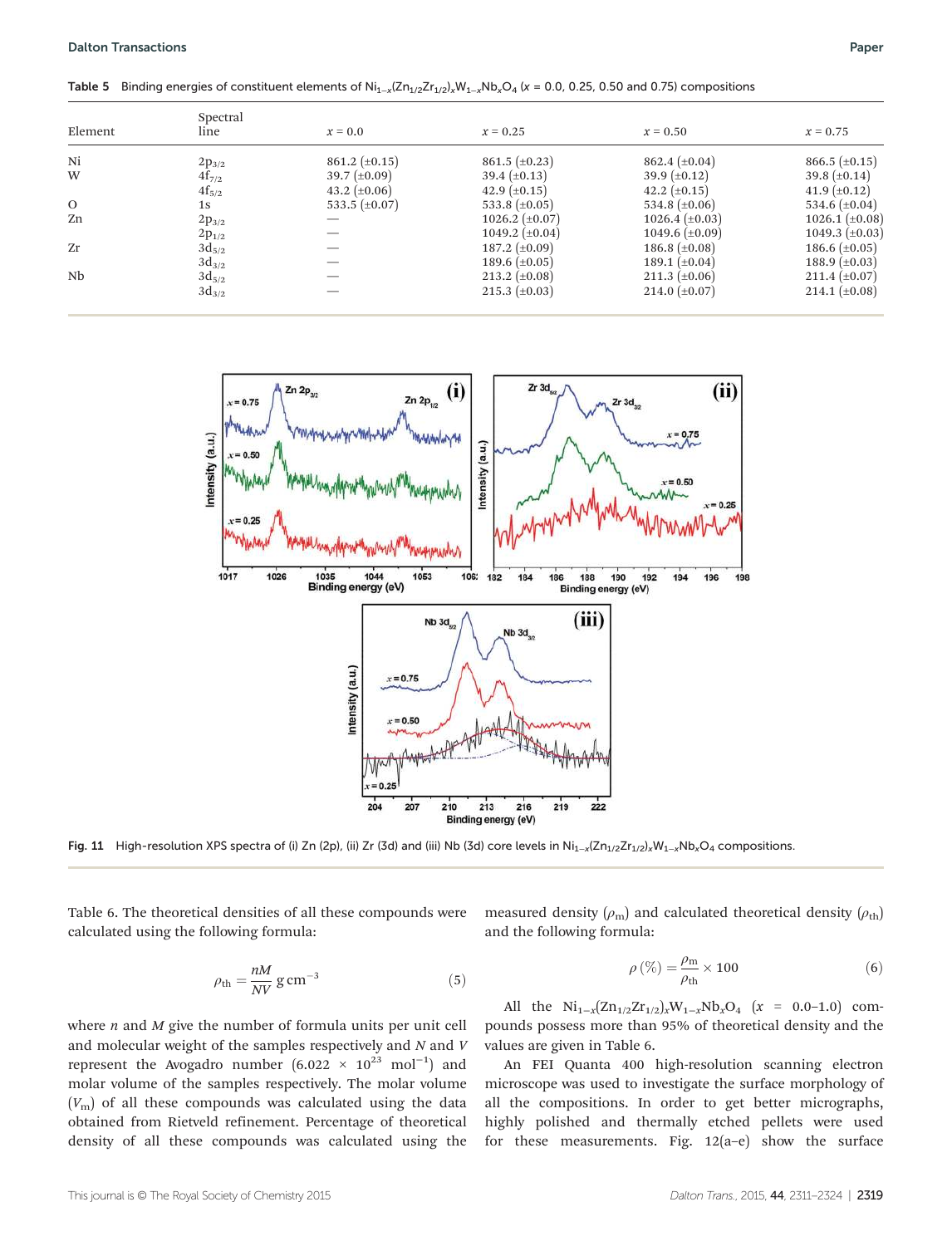

Fig. 12 Scanning electron micrographs of Ni<sub>1-x</sub>(Zn<sub>1/2</sub>Zr<sub>1/2</sub>)<sub>x</sub>W<sub>1-x</sub>Nb<sub>x</sub>O<sub>4</sub> compositions: (a) x = 0.0 sintered at 1200 °C, (b) x = 0.25 sintered at 1250 °C, (c)  $x = 0.50$  sintered at 1275 °C, (d)  $x = 0.75$  sintered at 1275 °C and (e)  $x = 1.0$  sintered at 1300 °C.

morphology of Ni<sub>1−*x*</sub>(Zn<sub>1/2</sub>Zr<sub>1/2</sub>)<sub>*x*</sub>W<sub>1−*x*</sub>Nb<sub>*x*</sub>O<sub>4</sub> (*x* = 0.0−1.0) compositions. These micrographs reveal that grain size increases with increasing *x*.

#### 3.3 Microwave dielectric characterization

Microwave dielectric properties such as dielectric constant, quality factor and temperature coefficient of resonant frequency of ceramic materials are influenced by extrinsic parameters such as secondary phases, porosity and density<sup>36,37</sup> which we can minimize by optimizing the processing conditions like calcination and sintering temperature of the materials. On the other hand, intrinsic parameters like ionic polarizability, molar volume, and structural characteristics

also influence the microwave dielectric properties of ceramic materials.38,39 In the present work, we have optimized the processing conditions like calcination temperature for obtaining single-phase compositions with wolframite structure and sintering temperature to achieve higher (≥95%) densification. Hence, we could succeed in minimizing the effect of extrinsic parameters on microwave dielectric properties of Ni<sub>1-*x*</sub>(Zn<sub>1/2</sub>- $Zr_{1/2}$ <sub>*x*</sub>W<sub>1−*x*</sub>Nb<sub>*x*</sub>O<sub>4</sub> (*x* = 0.0–1.0) compositions. Therefore, in the present paper, we report the effect of structural parameters on dielectric properties of these compositions with wolframite structure.

3.3.1 Dielectric constant. The dielectric constant of Ni<sub>1−*x*</sub> (Zn1/2Zr1/2)*x*W1−*x*Nb*x*O<sup>4</sup> (*x* = 0.0–1.0) compounds was measured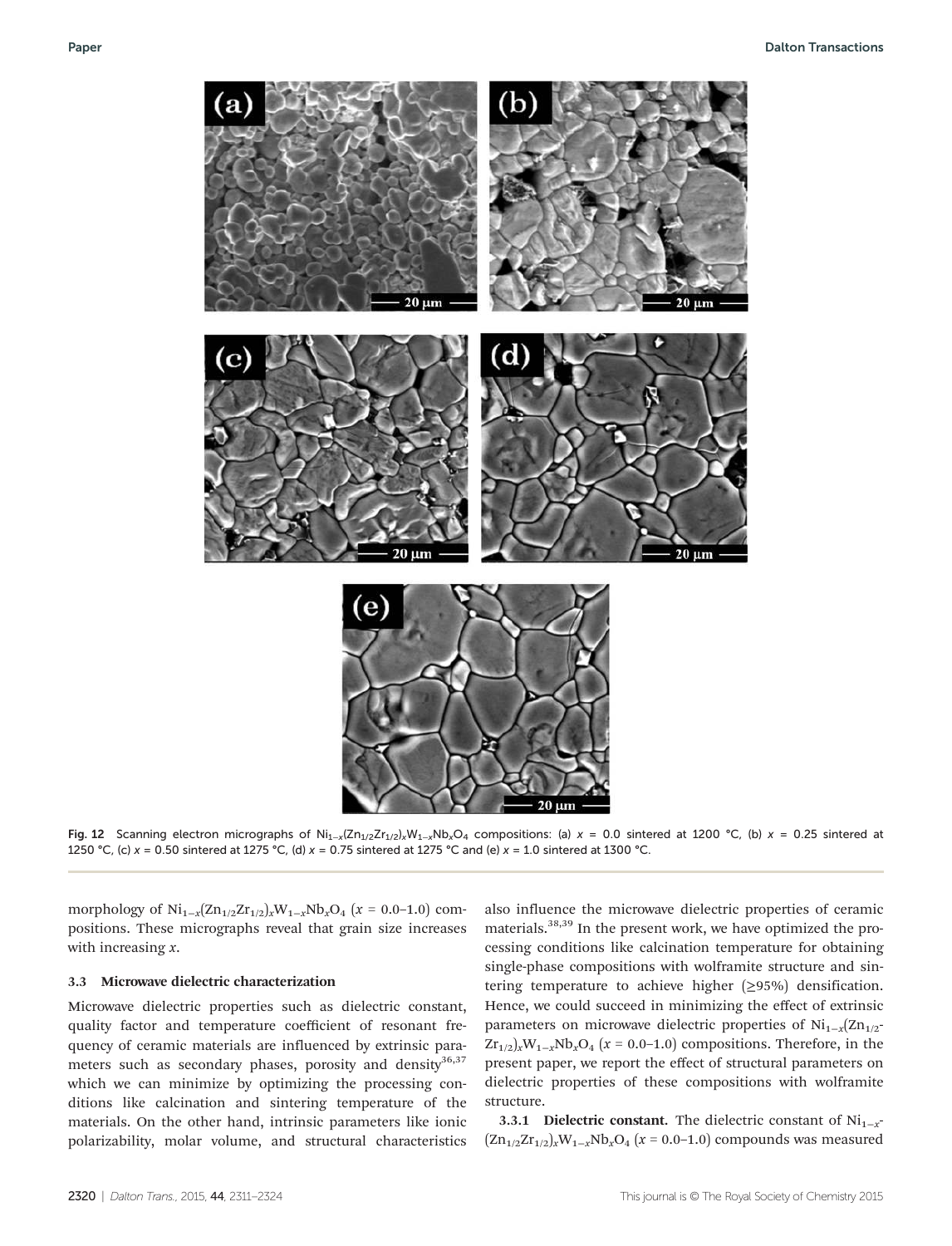**Table 6** Density (ρ), polarizability ( $\alpha_{\rm D}$ ), dielectric constant ( $\varepsilon_{\rm r}$ ), quality factor (Q x f), temperature coefficient of resonant frequency ( $\tau_{\rm r}$ ), packing fraction (PF) and B-site octahedral distortion of  $Ni_{1-x}(Zn_{1/2}Zr_{1/2})$ <sub>x</sub>W<sub>1-x</sub>Nb<sub>x</sub>O<sub>4</sub> compositions

| $\mathcal{X}$ | $\rho$ (%) | $\alpha_{\rm D}$ $(\AA^{3})$ | $\varepsilon_{\rm r}$ | $Q \times f$ (GHz) | $\tau_{\rm f}$ (ppm $^{\circ}$ C <sup>-1</sup> ) | PF(%) | $\delta$ (%) |
|---------------|------------|------------------------------|-----------------------|--------------------|--------------------------------------------------|-------|--------------|
| 0.0           | 95.2       | 12.470                       | 12.4                  | 23 400             | $-26.2$                                          | 69.50 | 10.3         |
| 0.25          | 96.1       | 13.016                       | 13.2                  | 28700              | $-29.1$                                          | 68.29 | 15.6         |
| 0.50          | 96.7       | 13.562                       | 14.8                  | 32 650             | $-34.8$                                          | 67.07 | 17.3         |
| 0.75          | 97.2       | 14.109                       | 15.2                  | 41 250             | $-44.7$                                          | 65.86 | 18.7         |
| 1.0           | 97.8       | 14.655                       | 16.2                  | 53 350             | $-49.2$                                          | 64.63 | 20.11        |



Fig. 13 Variation of dielectric constant and ionic polarizability of Ni<sub>1−x</sub>-(Zn<sub>1/2</sub>Zr<sub>1/2</sub>)<sub>x</sub>W<sub>1-x</sub>Nb<sub>x</sub>O<sub>4</sub> compositions. Fig. 14 Variation of quality factor of Ni<sub>1−x</sub>(Zn<sub>1/2</sub>Zr<sub>1/2</sub>)<sub>x</sub>W<sub>1-x</sub>Nb<sub>x</sub>O<sub>4</sub> com-

using the Hakki–Coleman method and values are given in Table 6. Fig. 13 shows the variation of dielectric constant of  $Ni_{1-x}(Zn_{1/2}Zr_{1/2})$ <sub>*x*</sub>W<sub>1−*x*</sub>Nb<sub>*x*</sub>O<sub>4</sub> (*x* = 0.0−1.0) compositions from which we can see that dielectric constant increases with increasing *x*. In general, dielectric constant of ceramic materials depends on extrinsic parameters such as density, porosity and secondary phases<sup>40</sup> present in the compounds. In the present study, as all these compounds possess more than 95% theoretical density with low porosity and show single phase with wolframite crystal structure, the variation in the dielectric constant is explained by intrinsic parameters such as polarizability. Substitution of more highly polarizable  $Zn^{2+}$  $(2.04 \text{ Å}^3)$ ,  $\text{Zr}^{4+}$   $(3.25 \text{ Å}^3)$  ions at Ni<sup>2+</sup>  $(1.23 \text{ Å}^3)$  sites and Nb<sup>5+</sup> (3.97 Å<sup>3</sup>) in place of  $W^{6+}$  (3.20 Å<sup>3</sup>) increases the polarizability of the compounds $17$  which in turn increases the dielectric constant of the compounds. The polarizability of Ni<sub>1-*x*</sub>(Zn<sub>1/2</sub>Zr<sub>1/2</sub>)<sub>*x*</sub>  $W_{1-x}Nb_xO_4$  ( $x = 0.0-1.0$ ) compounds is calculated using the Shannon additive rule<sup>17</sup> and values are given in Table 6:

$$
\alpha_{D}(Ni_{1-x} (Zn_{1/2}Zr_{1/2})_{x}W_{1-x}Nb_{x}O_{4})
$$
  
=  $(1-x)\alpha_{D}(Ni^{2+}) + 0.5x\alpha_{D}(Zn^{2+} + Zr^{4+})$  (7)  
+  $(1-x)\alpha_{D}(W^{6+}) + x\alpha_{D}(Nb^{5+}) + 4\alpha_{D}(O^{2-})$ 

3.3.2 Quality factor. The reflection cavity technique was used to measure the quality factor  $(Q \times f)$  of Ni<sub>1−*x*</sub>(Zn<sub>1/2</sub>Zr<sub>1/2)*x*<sup>-</sup></sub>  $W_{1-x}Nb_xO_4$  ( $x = 0.0-1.0$ ) compounds and the values are given



positions. (Insets show the variation in (i) AC conductivity and (ii) packing fraction of these compositions with increasing x.)

in Table 6. Fig. 14 shows the variation of quality factor of  $Ni_{1-x}(Zn_{1/2}Zr_{1/2})$ <sub>*x*</sub>W<sub>1−*x*</sub>Nb<sub>*x*</sub>O<sub>4</sub> (*x* = 0.0−1.0) compositions and reveals that, with increasing *x* from 0.0 to 1.0, the quality factor gradually increases from 23 500 GHz to 53 450 GHz. It was reported that the quality factor of ceramic materials depends on porosity, density and secondary phases $16,40$ present in the materials which can be minimized through optimization of processing conditions. Along with structural parameters such as bonding characteristics and packing fraction,<sup>14</sup> the nature of elements that are accommodated in the crystal structure $41$  can also influence the quality factor of ceramic materials. Pullar *et al.* observed that the quality factor of  $AWO<sub>4</sub>$  (A: Mg, Zn, Ni and Co) compounds with wolframite structure depends on the extrinsic parameters such as density and microstructure of these compounds and concluded that inhomogeneous and discontinuous grain growth was responsible for the lower quality factor of  $MgWO<sub>4</sub>$ .<sup>16</sup> On the other hand, Choi *et al.* reported AMoO<sub>4</sub> (A: Mg, Zn and Mn) compounds with wolframite structure that possess more than 95% theoretical density and explained the variation in quality factor of these compounds in terms of the ionic radius of A-site cation.<sup>18</sup> Correlation among sintering temperature, quality factor and atomic packing fraction was reported by Liao *et al.* in  $ZnTiNbTaO<sub>8</sub>$  compound where they showed that the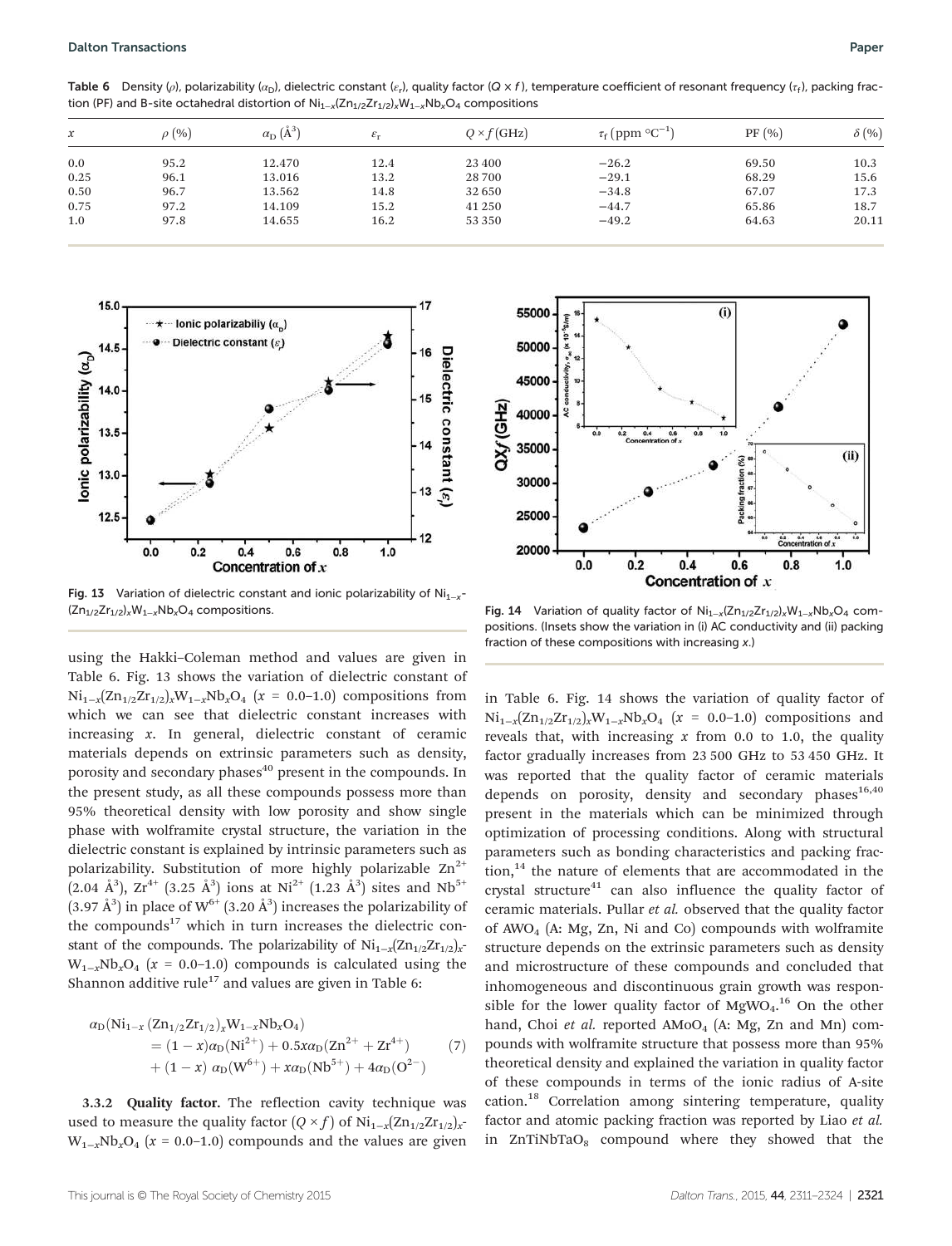compound with higher packing factor possessed higher quality factor.<sup>42</sup>

In addition to these structural parameters, the presence of localized 3d electrons in the constituent ions induces conductivity which in turn influences the quality factor of the compounds.<sup>41</sup> In this view, researchers investigated the correlation among the quality factor and localized 3d electrons present in the constituent ions in compounds with perovskite and columbite crystal structure. $41,43$  The variation in quality factor of  $A^{2+}TiO<sub>3</sub>$  (A: Ni, Mg and Mn) compounds was explained by the presence of localized 3d electrons in divalent metal ions and it was concluded that the presence of localized 3d electrons in  $Ni^{2+}$  (3d<sup>8</sup>) and  $Mn^{2+}$  (3d<sup>5</sup>) was responsible for their lower quality factor in comparison with  $Mg^{2+}$  (3d<sup>0</sup>) substituted compound.<sup>43</sup> In a similar way, Lee *et al.* correlated the variation in quality factor of  $MNb<sub>2</sub>O<sub>6</sub>$  (M: Ca, Mn, Co and Zn) compounds with columbite structure with the localized 3d electrons present in the ions.<sup>41</sup> Recently, Kim *et al.* reported the microwave dielectric properties of  $ABO<sub>4</sub>$  (A: Ni, Mg, Zn; B: W, Mo) compounds with wolframite crystal structure where they observed an interesting correlation among atomic packing fraction and quality factor of all these compounds except NiWO<sup>4</sup> and explained its lower quality factor by localized 3d electrons which induce conductivity in NiWO<sub>4</sub>.<sup>20</sup>

In the present studies on  $\text{Ni}_{1-x}(\text{Zn}_{1/2}\text{Zr}_{1/2})$ *x* $\text{W}_{1-x}\text{Nb}_x\text{O}_4$  (*x* = 0.0–1.0) compounds, as we mentioned in the discussion of the powder X-ray diffraction analysis, the unit cell volume increases with increasing *x* which in turn decreases the packing fraction of these compounds according to eqn (8) given below.<sup>14</sup> We have calculated the packing fraction of all these compounds and the values are given in Table 6. With increasing *x*, we observed an enhancement in quality factor of Ni1−*<sup>x</sup>* (Zn1/2Zr1/2)*x*W1−*x*Nb*x*O<sup>4</sup> (*x* = 0.0–1.0) compositions in spite of their lower packing factor values which is clearly shown in Fig. 14. This contradictory behaviour in quality factor of these compositions is explained by localized 3d electrons present in the constituent ions. When moving from  $Ni<sup>2+</sup>$ rich compounds to  $Ni^{2+}$ -poor compounds, the conductivity of the compounds will decrease because of replacement of divalent metal  $Ni^{2+}$  (3d<sup>8</sup>) having localized 3d electrons with empty  $Zr^{4+}$  (4d<sup>0</sup>) and completely filled  $Zn^{2+}$  (3d<sup>10</sup>) ions at A-sites of these compounds, which is confirmed by measuring the AC conductivity of all these compositions using expression (9) given below.

Packing fraction (
$$
\%
$$
) = Volume of packed ions  
= Volume of primitive unitcell  
= Volume of packed ions × Z  
=  $\frac{4\pi/3 \times (r_A^3 + r_B^3 + 4 \times r_O^3)}{\text{Volume of unitcell}} \times Z$  (8)

where  $r_A$ ,  $r_B$  and  $r_O$  represent ionic radius of A- and B-site cations and  $O^{2-}$  respectively. *Z* is the number of formula units per unit cell.

AC conductivity, 
$$
\sigma_{ac} = \varepsilon' \varepsilon_0 \omega \tan \delta
$$
 (9)

From the above expression, we can clearly see that the conductivity is directly proportional to the loss tangent. The measured AC conductivity values of these compositions are shown in the inset of Fig. 14 and from this we can see the decrease in AC conductivity of these compositions with increasing *x* which in turn decreases the losses present in the compositions, and hence the composition with lower  $Ni<sup>2+</sup>$  concentration possesses higher quality factor. Therefore, enhancement in the quality factor of  $\text{Ni}_{1-x}(\text{Zn}_{1/2}\text{Zr}_{1/2})$ <sub>*x*</sub>W<sub>1−*x*</sub>Nb<sub>*x*</sub>O<sub>4</sub> (*x* = 0.0–1.0) compositions is explained by d electrons present in the constituent ions of these compositions. The variation in quality factor of these compounds is shown in Fig. 14.

3.3.3 Temperature coefficient of resonant frequency  $(\tau_f)$ . The temperature coefficient of resonant frequency  $(\tau_f)$  is a key parameter of any dielectric resonator material which decides the performance of dielectric resonators at different atmospheric conditions and is related to temperature coefficient of dielectric constant  $(\tau_{\varepsilon})$  by the following relation:

$$
\tau_{\rm f} = -\alpha - \frac{1}{2}\tau_{\rm \varepsilon} \tag{10}
$$

where  $\alpha$  represents the coefficient of thermal expansion of these resonators, which in general is in the region of 10 ppm  $\mathrm{°C}^{-1}$  for all ceramic materials. As  $\alpha$  is very low, the variation of  $\tau_f$  predominantly depends on temperature coefficient of dielectric constant  $(\tau_{\varepsilon})$ . From the Clausius-Mosotti equation one can obtain  $\tau_e$  as given below:<sup>44</sup>

$$
\tau_{\varepsilon} = \frac{1}{\varepsilon} \left( \frac{\partial \varepsilon}{\partial T} \right) = \frac{(\varepsilon - 1)(\varepsilon + 2)}{\varepsilon} (A + B + C) \tag{11}
$$
\n
$$
= -\frac{1}{3V} \left( \frac{\partial V}{\partial T} \right)_{P} \quad B = \frac{1}{3\alpha_{\text{m}}} \left( \frac{\partial \alpha_{\text{m}}}{\partial V} \right)_{T} \left( \frac{\partial V}{\partial T} \right)_{P} \quad C = \frac{1}{3\alpha_{\text{m}}} \left( \frac{\partial \alpha_{\text{m}}}{\partial T} \right)_{V}
$$

where  $\alpha_{\rm m}$  and *V* represent the polarizability and volume of macroscopic small sphere respectively.

*A* ¼ -

According to Bosman and Havinga,<sup>44</sup> the first two terms *A* and *B* are related to the volume expansion with increasing the temperature which have nearly equal magnitude and opposite sign; therefore the effect of *A* and *B* on  $\tau_{\varepsilon}$  is negligible. The third term *C* gives the restoring force acting on the ions and this restoring force depends on the shape of the potential well. Hence the term *C* is explained by the structural parameters such as octahedral distortions in the compounds.

An invar cavity attached to a programmable hot plate was used to measure the temperature coefficient of resonant frequency  $(\tau_f)$  of  $\text{Ni}_{1-x}(\text{Zn}_{1/2}\text{Zr}_{1/2})$ *x*W<sub>1−*x*</sub>Nb<sub>*x*</sub>O<sub>4</sub> (*x* = 0.0–1.0) compositions and the values are given in Table 6. Fig. 15 shows the variation of  $\tau_f$  of  $\text{Ni}_{1-x}(\text{Zn}_{1/2}\text{Zr}_{1/2})_x\text{W}_{1-x}\text{Nb}_x\text{O}_4$  (*x* = 0.0–1.0) compositions, and from this we can see that, with increasing *x*, the  $\tau_f$  values varied from −26 ppm °C<sup>-1</sup> to −49 ppm °C<sup>-1</sup>. As the temperature coefficient of resonant frequency depends on the structural characteristics of materials, Kim *et al.* reported<sup>19</sup> the variation of  $\tau_f$  with the average octahedral distortion in ATiO<sub>3</sub>,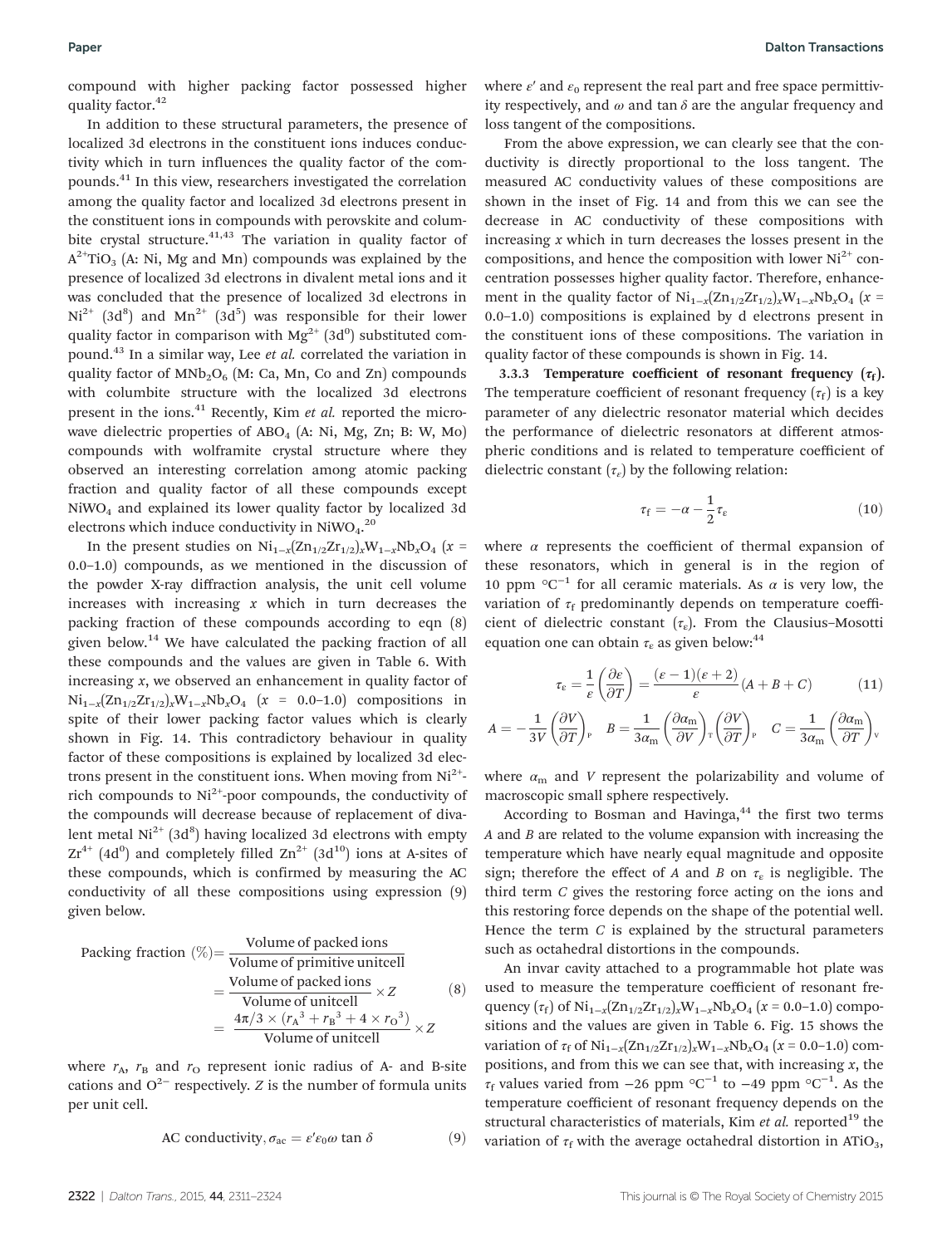

Fig. 15 Correlation among B-site octahedral distortion and temperature coefficient of resonant frequency of Ni<sub>1−x</sub>(Zn<sub>1/2</sub>Zr<sub>1/2</sub>)<sub>x</sub>W<sub>1−x</sub>Nb<sub>x</sub>O<sub>4</sub> compositions.

 $ATa<sub>2</sub>O<sub>6</sub>$  and  $AWO<sub>4</sub>$  (A: Ni, Mg and Co) compositions. With increasing octahedral distortion, the restoring forces between the cation and oxygen will increase which indirectly influences the temperature coefficient of resonant frequency of these compounds.<sup>19</sup> A similar analysis was reported by Kim *et al.* for  $(\text{Zn}_{1/3}\text{B}_{2/3}^{\text{5+}})_{x}\text{Ti}_{1-x}\text{O}_2$  (B: Nb, Ta) with rutile structure,<sup>45</sup> where the deviation of  $\tau_{\rm f}$  from zero is explained by the increase in the octahedral distortion of the compounds. In Ni<sub>1-*x*</sub>(Zn<sub>1/2</sub>Zr<sub>1/2</sub>)<sub>*x*</sub>-W1−*x*Nb*x*O<sup>4</sup> compounds, substitutions of higher ionic radius<sup>22</sup> elements Zn<sup>2+</sup> (0.74 Å), Zr<sup>4+</sup> (0.72 Å) and Nb<sup>5+</sup> (0.69 Å) influence the cation–oxygen bond lengths and resulting in an increase in the  $(Nb/W)O_6$  octahedral distortion from 10% to 20% which in turn deviates  $\tau_f$  away from zero, *i.e.* −26 ppm  $\mathrm{^{\circ}C}^{-1}$  to −49 ppm  $\mathrm{^{\circ}C}^{-1}$ . Hence, the variation in  $\tau_{\mathrm{f}}$  of Ni1−*<sup>x</sup>* (Zn1/2Zr1/2)*x*W1−*x*Nb*x*O<sup>4</sup> (*x* = 0.0–1.0) compositions is explained by B-site octahedral distortion and is shown in Fig. 15.

## 4. Conclusions

We have successfully synthesized Ni1−*<sup>x</sup>* (Zn1/2Zr1/2)*x*W1−*x*Nb*x*O<sup>4</sup>  $(x = 0.0-1.0)$  compositions *via* a conventional solid-state reaction method and observed them to possess monoclinic wolframite crystal structure with *P*2/*c* space group. The splitting in the powder X-ray diffractograms of these compounds is explained with the lattice parameter by calculating *d*-spacing values of (−111) and (111) reflections of these compounds. The additional Raman modes appearing in the spectra of  $\text{Zn}^{2+},$  $Zr^{4+}$  and Nb<sup>5+</sup> substituted compositions are explained by the electronegativity difference between the cations (Nb and W) at B-sites of these compositions whereas the variation in the FWHM and intensity of Raman modes is attributed to the presence of randomly distributed multiple cations  $(Ni^{2+}, Zn^{2+})$ and  $Zr^{4+}$  at A-sites and Nb<sup>5+</sup>, W<sup>6+</sup> at B-sites) at a particular site. XPS analysis reveals that all the elements are in their respective oxidation state in these compositions. Increase in grain size

was observed when moving from  $Ni<sup>2+</sup>$ -rich compositions to  $Ni<sup>2+</sup>$ -poor composition which is clearly seen from the scanning electron micrographs of these compositions. All the compositions possess more than 95% theoretical density with good microwave dielectric properties ( $\varepsilon_r \sim 12-15$ ,  $Q \times f \sim$ 23 500–53 000 GHz and  $\tau_{\rm f} \sim -25$  ppm °C<sup>-1</sup> to −49 ppm °C<sup>-1</sup>). The enhancement in dielectric constant and quality factor of these compositions is correlated with polarizability and 3d electrons present in the constituent ions of the respective compositions. The variation in  $\tau_f$  is explained by an increase in the B-site octahedral distortion in these compositions.

# Acknowledgements

The authors are grateful to the University Grant Commission, New Delhi, India for providing financial assistance in the form of a Senior Research Fellowship. The authors especially thank Prof. S. Ramaprabhu and Prof. B. Viswanathan for allowing the use of the X-ray photoelectron spectroscopy instrument. The authors thank Ashok P, Department of Physics, IIT Madras for his cooperation in doing XPS measurements.

### References

- 1 R. J. Cava, *J. Mater. Chem.*, 2001, 11, 54.
- 2 I. M. Reaney and D. Iddles, *J. Am. Ceram. Soc.*, 2006, 89, 2063.
- 3 M. T. Sebastian, *Dielectric materials for wireless communication*, Elsevier publishing group, 2008.
- 4 H. Zheng, G. D. C. de Fyorgyfalva and I. M. RANEY, *J. Mater. Sci.*, 2005, 40, 5207.
- 5 C.-F. Tseng, C.-L. Huang, N.-R. Yang and C.-H. Hsu, *J. Am. Ceram. Soc.*, 2006, 89, 465.
- 6 H. Yamada, T. Okawa, Y. Yohdo and H. Ohsato, *J. Eur. Ceram. Soc.*, 2006, 26, 2059.
- 7 H.-J. Lee, I.-T. Kim and K. S. Hong, *Jpn. J. Appl. Phys.*, 1997, 36, L1318.
- 8 G.-K. Choi, S.-Y. Cho, J.-S. An and K. S. Hong, *J. Eur. Ceram. Soc.*, 2006, 26, 2011.
- 9 G.-K. Choi, J.-R. Kim, S. H. Yoon and K. S. Hong, *J. Eur. Ceram. Soc.*, 2007, 27, 3063.
- 10 E. S. Kim, S.-H. Kim and B. I. Lee, *J. Eur. Ceram. Soc.*, 2006, 26, 2101.
- 11 D. Zhou, W.-B. Li, L.-X. Pang, J. Guo, Z.-M. Qi, T. Shao, X. Yao and C. A. Randall, *Dalton Trans.*, 2014, 43, 7290.
- 12 D. Zhou, L.-X. Pang, J. Guo, Z.-M. Qi, T. Shao, X. Yao and C. A. Randall, *J. Mater. Chem.*, 2012, 22, 21412.
- 13 M. Daturi, G. Busca, M. M. Borel, A. Leclaire and P. Piaggio, *J. Phys. Chem. B*, 1997, 101, 4358.
- 14 E. S. Kim, B. S. Chun, R. Freer and R. J. Cernik, *J. Eur. Ceram. Soc.*, 2010, 30, 1731.
- 15 S. H. Yoon, D. W. Kim, S. Y. Cho and K. S. Hong, *J. Eur. Ceram. Soc.*, 2006, 26, 2051.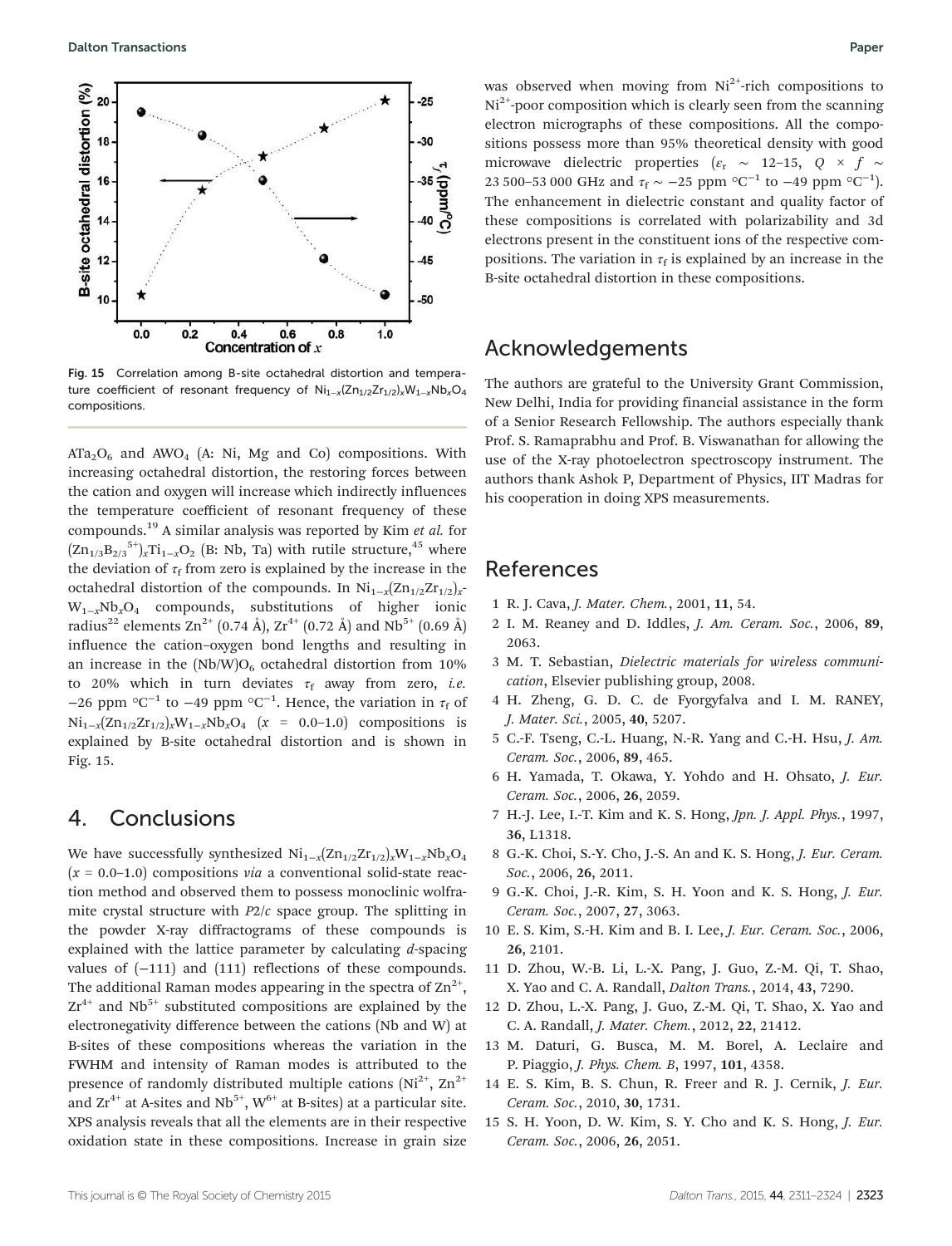#### Paper **Dalton Transactions** (Paper Section 2018) **Paper** 2014 **Dalton Transactions**

- 16 R. C. Pullar, S. Farrah and N. M. Alford, *J. Eur. Ceram. Soc.*, 2007, 27, 1059.
- 17 R. D. Shannon, *J. Appl. Phys.*, 1993, 73, 348.
- 18 G. K. Choi, J. R. Kim, S. H. Yoon and K. S. Hong, *J. Eur. Ceram. Soc.*, 2007, 27, 3063.
- 19 E. S. Kim and C. J. Jeon, *Applications of Ferroelectrics*, *ISAF 2009*, 2009, p. 1.
- 20 E. S. Kim, C. J. Jeon and P. G. Clem, *J. Am. Ceram. Soc.*, 2012, 95, 2934.
- 21 A. C. Larson and R. B. von Dreele, *General Structural Analysis System (GSAS)*, Los Alamos National Laboratories, Los Alamos, NM, 1990.
- 22 B. H. Toby, *J. Appl. Crystallogr.*, 2001, 34, 210.
- 23 B. W. Hakki and P. D. Coleman, *IRE Trans. Microwave Theory Tech.*, 1960, 8, 402.
- 24 R. D. Shannon, *Acta Crystallogr., Sect. A: Cryst. Phys., Di*ff*r., Theor. Gen. Cryst.*, 1976, 32, 751.
- 25 A. S. Barker Jr., *Phys. Rev.*, 1964, 135, A742.
- 26 S. P. S. Porto and J. F. Scott, *Phys. Rev.*, 1967, 157, 716.
- 27 M. G. Thube, S. K. Kulkarni, D. Huerta and A. S. Nigavekar, *Phys. Rev. B*, 1986, 34, 6874.
- 28 A. Maione and M. Devillers, *J. Solid State Chem.*, 2004, 177, 2339.
- 29 G. P. Halada and C. R. Clayton, *J. Vac. Sci. Technol., A*, 1993, 11, 2342.
- 30 M. N. Mancheva, R. S. Iordanova, D. G. Klissurski, G. T. Tyuliev and B. N. Kunev, *J. Phys. Chem. C*, 2007, 111, 1101.
- 31 R. D. Seals, R. Alexander, L. T. Taylor and J. G. Dillard, *Inorg. Chem.*, 1973, 12, 2485.
- 32 L. G. Mar, P. Y. Timbrell and R. N. Lamb, *Thin Solid Films*, 1993, 223, 341.
- 33 T. H. Boyuklimanli and J. H. Simmons, *J. Non-Cryst. Solids*, 1989, 120, 262.
- 34 K. F. Dong, H. H. Li, Y. G. Peng, G. Ju, G. M. Chow and J. S. Chen, *Sci. Rep.*, 2014, 4.
- 35 D. D. Sarma and C. N. R. Rao, *J. Electron Spectrosc. Relat. Phenom.*, 1980, 20, 25.
- 36 M. H. Liang, C. T. Hu, H. F. Cheng, I. N. Lin and J. Steeds, *J. Eur. Ceram. Soc.*, 2001, 21, 2759.
- 37 W. S. Kim, E. S. Kim and K. H. Yoon, *J. Am. Ceram. Soc.*, 1999, 82, 2111.
- 38 S. R. Kiran, G. Sreenivasulu, V. R. K. Murthy, V. Subramanian and B. S. Murthy, *J. Am. Ceram. Soc.*, 2012, 95, 1973.
- 39 X. C. Fan, X. M. Chen and X. Q. Liu, *Chem. Mater.*, 2008, 20, 4092.
- 40 N. Ichinose and T. Shimada, *J. Eur. Ceram. Soc.*, 2006, 26, 1755.
- 41 H.-J. Lee, K.-S. Hong and S.-J. Kim, *Mater. Res. Bull.*, 1997, 32, 847.
- 42 Q. Liao, L. Li, X. Ren and X. Ding, *J. Am. Ceram. Soc.*, 2011, 94, 3237.
- 43 J.-H. Sohn, Y. Inaguma, S.-O. Yoon, M. Itoh, T. Nakamura, S.-J. Yoon and H.-J. Kim, *Jpn. J. Appl. Phys.*, 1994, 33, 5466.
- 44 A. J. Bosman and E. E. Havinga, *Phys. Rev.*, 1963, 129, 1593.
- 45 E. S. Kim and D. H. Kang, *Ceram. Int.*, 2008, 34, 883.